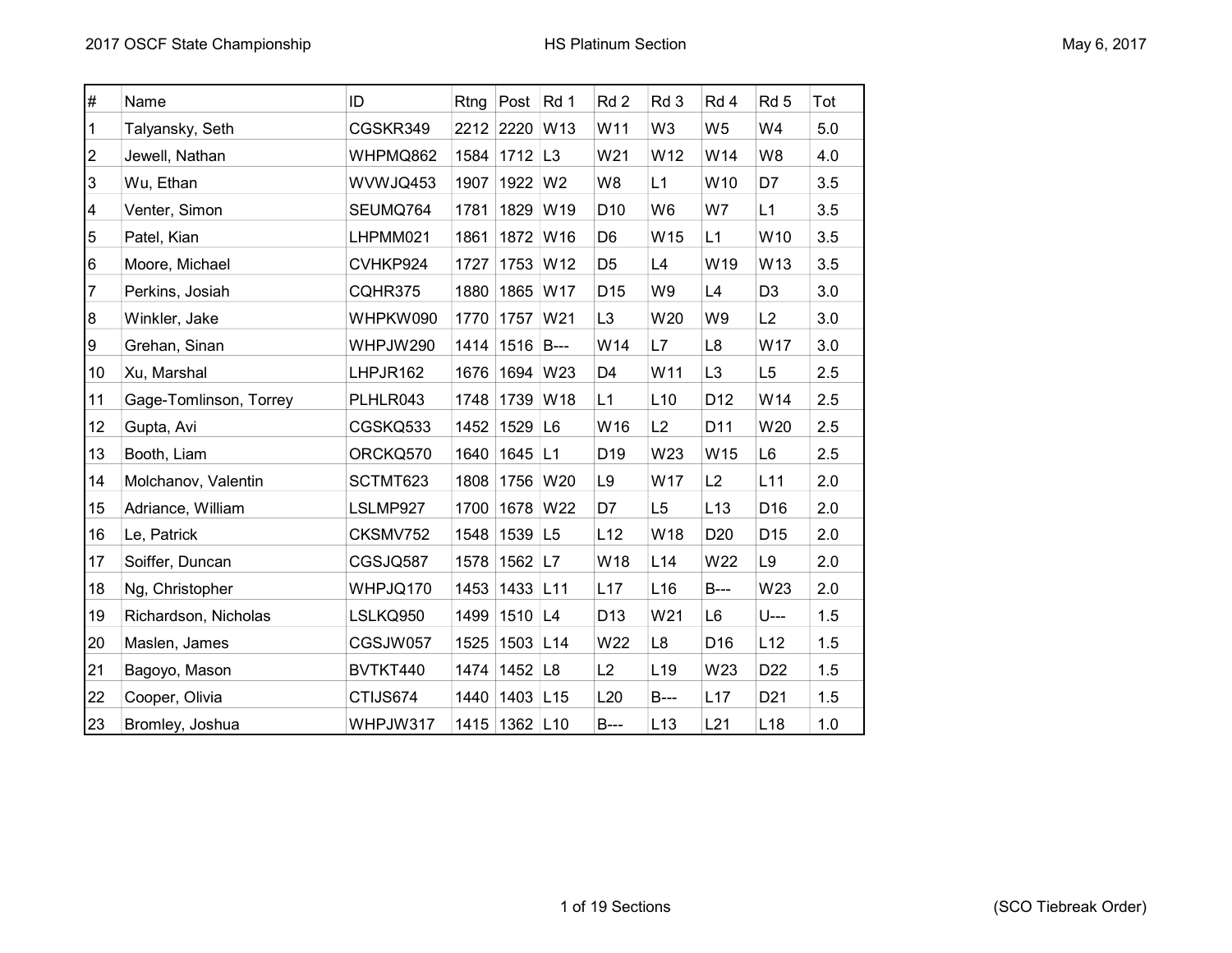| $\#$           | Name               | ID             | Rtng | Post                  | Rd 1            | Rd <sub>2</sub> | Rd 3            | Rd 4            | Rd <sub>5</sub> | Tot |
|----------------|--------------------|----------------|------|-----------------------|-----------------|-----------------|-----------------|-----------------|-----------------|-----|
| 1              | McCoy, Owen        | HSOIP469       | 2077 | 2076                  | W9              | W16             | W <sub>6</sub>  | W7              | D <sub>3</sub>  | 4.5 |
| 2              | Feldman, Konner    | ACCIQ729       |      | 1668 1724             | W19             | D <sub>12</sub> | D <sub>4</sub>  | W8              | W7              | 4.0 |
| 3              | McClain, Jack Woo  | HSOIS743       | 1717 | 1789                  | W10             | W8              | L7              | W5              | D <sub>1</sub>  | 3.5 |
| 4              | Dossin, Victor     | ROMHQ972       | 1609 | 1680 W13              |                 | D <sub>5</sub>  | D <sub>2</sub>  | D <sub>12</sub> | W14             | 3.5 |
| 5              | Grabinsky, Joshua  | <b>HSOQ792</b> | 2099 | 2074 W14              |                 | D4              | W18             | L <sub>3</sub>  | W12             | 3.5 |
| 6              | Liu, Colin         | SLLIW124       | 1705 | 1710                  | W22             | W17             | L1              | D14             | W13             | 3.5 |
| $\overline{7}$ | Uan-Zo-Li, Sean    | CGSIQ282       | 1729 | 1738                  | W25             | W11             | W <sub>3</sub>  | L1              | L2              | 3.0 |
| 8              | Lancaster, Carter  | ACHGQ679       | 1607 | 1608 W15              |                 | L <sub>3</sub>  | W19             | L2              | W17             | 3.0 |
| 9              | Liu, Kyle          | SLLGW231       | 1484 | 1546 L1               |                 | W20             | D17             | D18             | W16             | 3.0 |
| 10             | Tunson, Tesahe     | ARAIN704       | 1463 | 1494 $ L3$            |                 | D <sub>15</sub> | W23             | D17             | W18             | 3.0 |
| 11             | Kodithyala, Raj    | SLLIQ861       | 1548 | 1547                  | W24             | L7              | L13             | W20             | W19             | 3.0 |
| 12             | Pai, Kushal        | SLLHV472       | 1567 | 1590 W26              |                 | D <sub>2</sub>  | D16             | D4              | L <sub>5</sub>  | 2.5 |
| 13             | Roshu, Cassandra   | HVMHM382       | 1378 | 1465 $ L4$            |                 | W25             | W11             | D16             | L6              | 2.5 |
| 14             | Semenov, Fedya     | SLLHR491       | 1539 | 1549 L5               |                 | W23             | W24             | D <sub>6</sub>  | L4              | 2.5 |
| 15             | Anderson, Daniel   | CRDGT980       | 1373 | 1410 $ $ L8           |                 | D <sub>10</sub> | D <sub>21</sub> | D <sub>22</sub> | W23             | 2.5 |
| 16             | Ma, David          | LRMIV796       | 1661 | 1630                  | W20             | L1              | D <sub>12</sub> | D <sub>13</sub> | L9              | 2.0 |
| 17             | Feldman, Neena     | ACCGW266       | 1303 | 1376                  | W21             | L6              | D <sub>9</sub>  | D <sub>10</sub> | L8              | 2.0 |
| 18             | Diana, Nick        | SKLIP862       | 1588 | 1563                  | D <sub>23</sub> | W21             | L <sub>5</sub>  | D9              | L10             | 2.0 |
| 19             | Roshu, David       | HVMHL586       | 1429 | $1425$ L <sub>2</sub> |                 | W26             | L <sub>8</sub>  | W24             | L <sub>11</sub> | 2.0 |
| 20             | Rao, Ishaan        | HVMIT608       | 1424 | 1420 L16              |                 | L9              | W25             | L11             | W26             | 2.0 |
| 21             | Tan, Nathaniel     | POYHQ594       | 1545 | 1496                  | L17             | L <sub>18</sub> | D <sub>15</sub> | D <sub>23</sub> | W22             | 2.0 |
| 22             | Schuff, Michael    | RGMIQ341       |      | 1446 1406 L6          |                 | L24             | W26             | D <sub>15</sub> | L21             | 1.5 |
| 23             | McClain, Alejandro | ROMHT674       | 1372 | 1346                  | D <sub>18</sub> | L14             | L10             | D <sub>21</sub> | L15             | 1.0 |
| 25             | Izaak, Olivia      | CSPIV46B       | 1471 | 1406 L7               |                 | L13             | L20             | L <sub>26</sub> | W24             | 1.0 |
| 26             | Samudrala, Nikhil  | MPMIW097       |      | 1344 1312 L12         |                 | L <sub>19</sub> | L22             | W25             | L20             | 1.0 |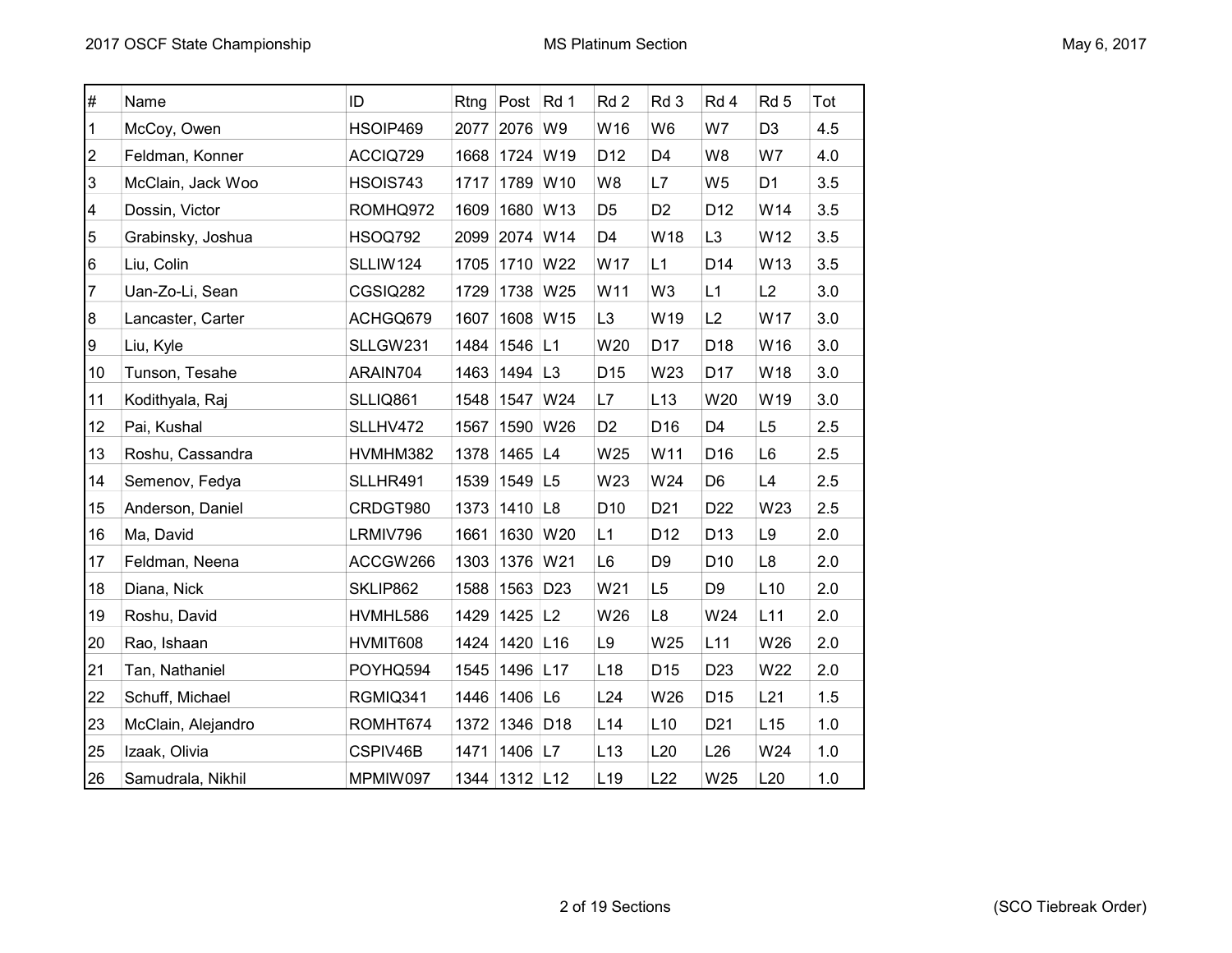| May 6, 2017 |  |  |  |
|-------------|--|--|--|
|-------------|--|--|--|

| $\#$ | Name                  | ID       | Rtng | Post                  | Rd 1           | Rd 2            | Rd 3            | Rd 4            | Tot |
|------|-----------------------|----------|------|-----------------------|----------------|-----------------|-----------------|-----------------|-----|
| 1    | Gibbs, Eric           | PLHLR414 | 1291 | 1398                  | W16            | W7              | W8              | D <sub>3</sub>  | 3.5 |
| 2    | Pupko, Nathan         | CVSJU93C | 1104 | 1262 W11              |                | D6              | X12             | W8              | 3.5 |
| 3    | Kleier, Benjamin      | CLVLQ838 | 1377 | 1394                  | W13            | D <sub>12</sub> | W <sub>5</sub>  | D1              | 3.0 |
| 4    | Bagoyo, Justin        | BVTLP571 | 1326 | 1336                  | L7             | W16             | W13             | W6              | 3.0 |
| 5    | Lee, Holden           | LHPLW036 | 1175 | 1251                  | D6             | W11             | L <sub>3</sub>  | W7              | 2.5 |
| 6    | Petersen, Lucas       | LSLJL851 | 1298 | 1285                  | D <sub>5</sub> | D <sub>2</sub>  | W9              | L4              | 2.0 |
| 7    | Thomas, Addison       | WLLLQ548 | 1182 | 1221                  | W4             | L1              | W14             | L <sub>5</sub>  | 2.0 |
| 8    | Zhen, Brian           | CKSKN110 | 1393 | 1361                  | W10            | W14             | L1              | L <sub>2</sub>  | 2.0 |
| 9    | Gallina, Adam         | HLBKL848 | 1139 | 1158 L14              |                | W10             | L6              | W13             | 2.0 |
| 10   | Wilder, Shane         | WLLKW347 | 1189 | 1184                  | L <sub>8</sub> | L9              | W15             | W16             | 2.0 |
| 11   | Key, Hunter           | CLVKP931 | 1204 | 1177                  | L2             | L5              | D <sub>16</sub> | W14             | 1.5 |
| 12   | Gladen-Kolarsky, Noah | LHPMT679 | 1208 | 1254                  | W15            | D <sub>3</sub>  | F2              | U---            | 1.5 |
| 13   | Henderson, Jordan     | CQHW062  | 1186 | $1152$ L <sub>3</sub> |                | W15             | L4              | L9              | 1.0 |
| 14   | Eykamp, lan           | CLVJS86B | 1215 | 1170                  | W9             | L8              | L7              | L <sub>11</sub> | 1.0 |
| 15   | Chen, Mathew          | CKSKL788 | 1135 | 1071                  | L12            | L13             | L10             | B---            | 1.0 |
| 16   | Allyn, Geordyn        | ECHJM187 |      | 1146 1105 L1          |                | L4              | D11             | L <sub>10</sub> | 0.5 |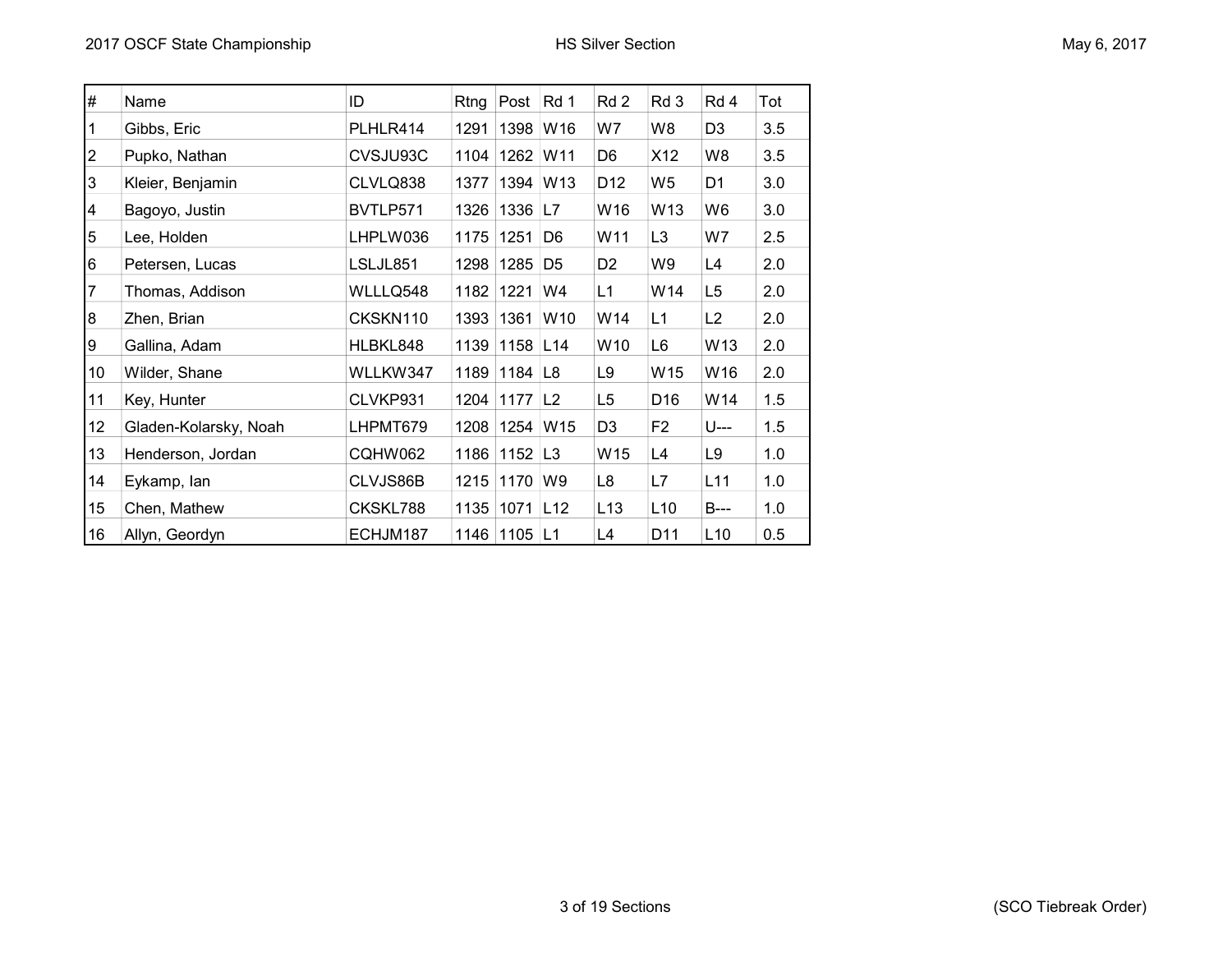| May 6, 2017 |  |  |  |
|-------------|--|--|--|
|-------------|--|--|--|

| $\#$ | Name                    | ID       | Rtng | Post                  | Rd 1            | Rd <sub>2</sub> | Rd 3            | Rd 4            | Tot |
|------|-------------------------|----------|------|-----------------------|-----------------|-----------------|-----------------|-----------------|-----|
| 1    | Rathore Muthu, Kabir    | ACCGP926 | 1279 | 1387                  | W23             | W17             | W12             | W <sub>3</sub>  | 4.0 |
| 2    | Maslen, Arlo            | CGSHQ297 | 1229 | 1314                  | W <sub>6</sub>  | D <sub>4</sub>  | D7              | W12             | 3.0 |
| 3    | Fisher, Orion           | ACCIL605 | 1114 | 1268                  | W8              | W22             | W13             | L1              | 3.0 |
| 4    | Gardner-O'Kearny, Aidan | SLLIV803 | 1296 | 1334 W26              |                 | D <sub>2</sub>  | W9              | D <sub>8</sub>  | 3.0 |
| 5    | Ho, Cody                | HSFHU439 | 1285 | 1299 W10              |                 | L12             | W17             | W14             | 3.0 |
| 6    | Mock, Joseph            | SLVIP809 | 1068 | $1215$ L <sub>2</sub> |                 | W26             | W20             | W13             | 3.0 |
| 7    | Harker, Isabella        | ROMIQ697 | 1233 | 1256                  | D <sub>14</sub> | W18             | D <sub>2</sub>  | D <sub>10</sub> | 2.5 |
| 8    | Trieu, Grace            | HVMIW299 | 1283 | 1284 $ L3$            |                 | W23             | W19             | D <sub>4</sub>  | 2.5 |
| 9    | Kenny, Mitchell         | DAVIS224 | 1153 | 1243 D18              |                 | W11             | L4              | W22             | 2.5 |
| 10   | Schuff, Thomas          | RGMGT965 | 1126 | 1222 L5               |                 | W25             | W15             | D7              | 2.5 |
| 11   | Trieu, Wesley           | HSFHR597 | 1272 | 1274 D19              |                 | L9              | W25             | W18             | 2.5 |
| 12   | Kitchens, Elena         | SUHIU530 | 1148 | 1197                  | W25             | W <sub>5</sub>  | L1              | L2              | 2.0 |
| 13   | Joy, Ryuu               | RGMIN833 | 1194 | 1198 W16              |                 | W15             | L <sub>3</sub>  | L <sub>6</sub>  | 2.0 |
| 14   | Donley, Anderson        | OCGGW939 | 1070 | 1130                  | D7              | D <sub>19</sub> | W22             | L <sub>5</sub>  | 2.0 |
| 15   | Gullung, Charlie        | DAVGW339 | 1293 | 1260 W21              |                 | L13             | L10             | W23             | 2.0 |
| 16   | Wei, Alex               | SLVIW383 | 1027 | 1096                  | L13             | W21             | L <sub>18</sub> | W25             | 2.0 |
| 17   | Pasadhika, Uno          | SPXGW922 | 1073 | 1095                  | W20             | L1              | L5              | D <sub>21</sub> | 1.5 |
| 18   | Fenner, Cole            | EVHIV762 | 1293 | 1252                  | D <sub>9</sub>  | L7              | W16             | L11             | 1.5 |
| 19   | Sastry, Nikita          | CPSHT563 | 1100 | 1106 D11              |                 | D14             | L8              | D <sub>20</sub> | 1.5 |
| 20   | Thao, Pahlychai         | GADGR26G | 1262 | 1206 L17              |                 | W24             | L <sub>6</sub>  | D19             | 1.5 |
| 21   | Guo, William            | ACCHN088 | 1153 | 1123                  | L15             | L <sub>16</sub> | W24             | D <sub>17</sub> | 1.5 |
| 22   | Tran, Ethan             | HVMHT148 | 1266 | 1198 W24              |                 | L <sub>3</sub>  | L14             | L9              | 1.0 |
| 23   | Liebert, Josiah         | OCGHL631 | 1107 | 1091                  | L1              | L8              | W26             | L15             | 1.0 |
| 25   | Mann, Arjun             | HPMHU316 | 1287 | 1176 L12              |                 | L10             | L11             | L16             | 0.0 |
| 26   | Drouin, Corinna         | PONGP150 | 1176 | 1081                  | L4              | L <sub>6</sub>  | L23             | L24             | 0.0 |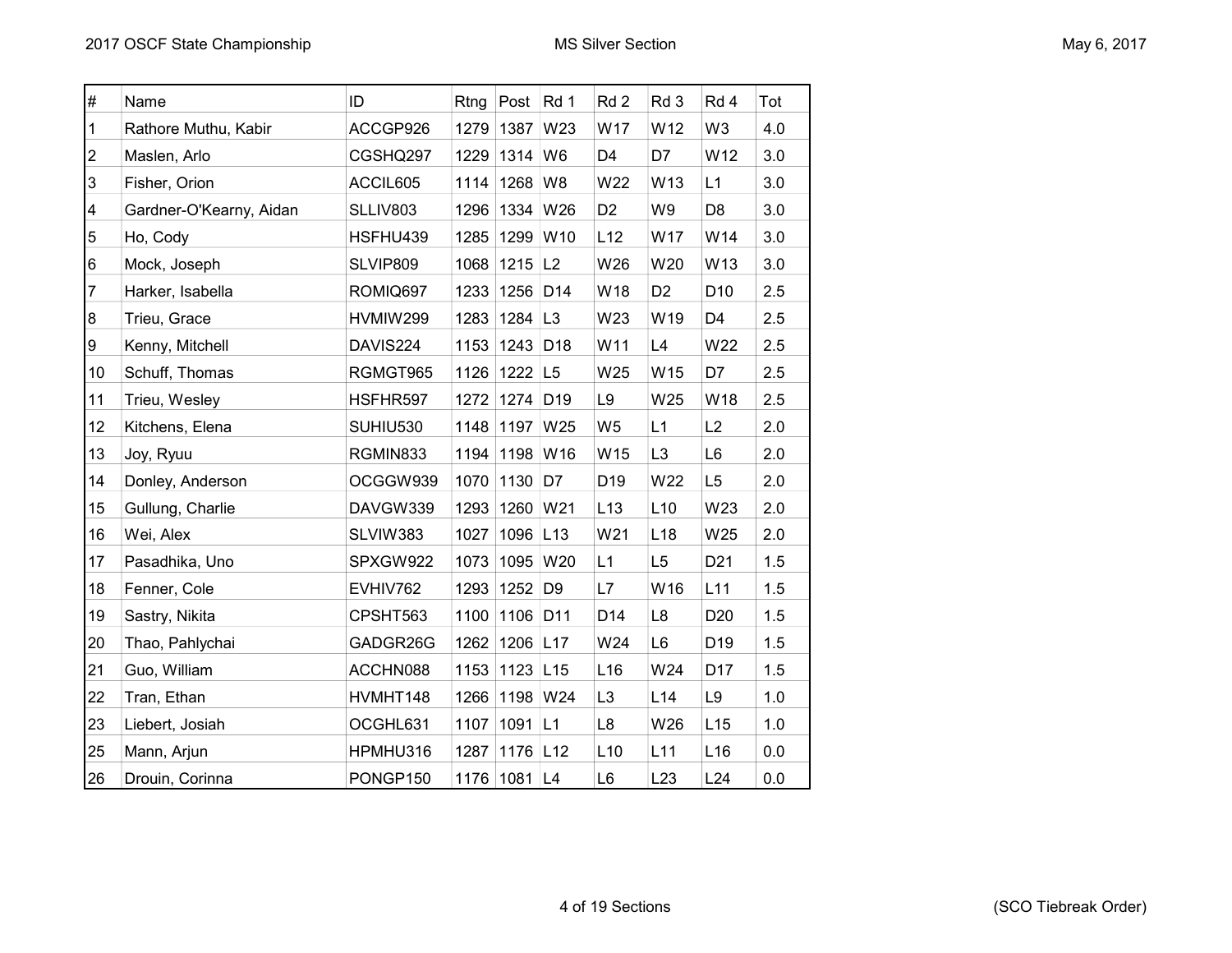| $\#$           | Name              | ID       | Rtng | Post         | Rd 1            | Rd 2            | Rd 3            | Rd 4            | Tot |
|----------------|-------------------|----------|------|--------------|-----------------|-----------------|-----------------|-----------------|-----|
|                | Nair, Roshen      | VCEFR030 | 1734 | 1742         | W <sub>5</sub>  | D <sub>6</sub>  | W <sub>2</sub>  | W <sub>3</sub>  | 3.5 |
| $\overline{2}$ | Tang, Zoey        | HCHEV657 | 1570 | 1584         | W <sub>12</sub> | W7              | L1              | W9              | 3.0 |
| 3              | Sastry, Rohan     | BTNFR297 | 1223 | 1387         | W9              | D4              | W6              | L1              | 2.5 |
| 4              | Vo, lan           | EESFN423 | 1662 | 1634         | D8              | D <sub>3</sub>  | D <sub>5</sub>  | W7              | 2.5 |
| 5              | Wong, Egan        | JWEFQ013 | 1374 | 1470 L1      |                 | W11             | D4              | W <sub>10</sub> | 2.5 |
| 6              | Chang, Calvin     | FPKFP393 | 1471 | 1459         | W <sub>11</sub> | D <sub>1</sub>  | L <sub>3</sub>  | D <sub>8</sub>  | 2.0 |
| 7              | Wunderle, Mason   | ACCFU625 | 1271 | 1352         | W <sub>10</sub> | L2              | W <sub>11</sub> | L4              | 2.0 |
| 8              | Boyce, Alexandre  | HCHFR314 | 1261 | 1361         | D4              | W <sub>10</sub> | L9              | D <sub>6</sub>  | 2.0 |
| 9              | Zhang, Ethan      | ACCEP828 | 1454 | 1439   L3    |                 | W <sub>12</sub> | W8              | L2              | 2.0 |
| 10             | Erard, Eric       | WTVES670 | 1694 | 1610 L7      |                 | L8              | W12             | L <sub>5</sub>  | 1.0 |
| 11             | Wang, Jalen       | CFIFS066 | 1237 | 1222         | L6              | L <sub>5</sub>  | L7              | W12             | 1.0 |
| 12             | Menachemson, Noah | CFIFS289 |      | 1259 1210 L2 |                 | L9              | L <sub>10</sub> | L11             | 0.0 |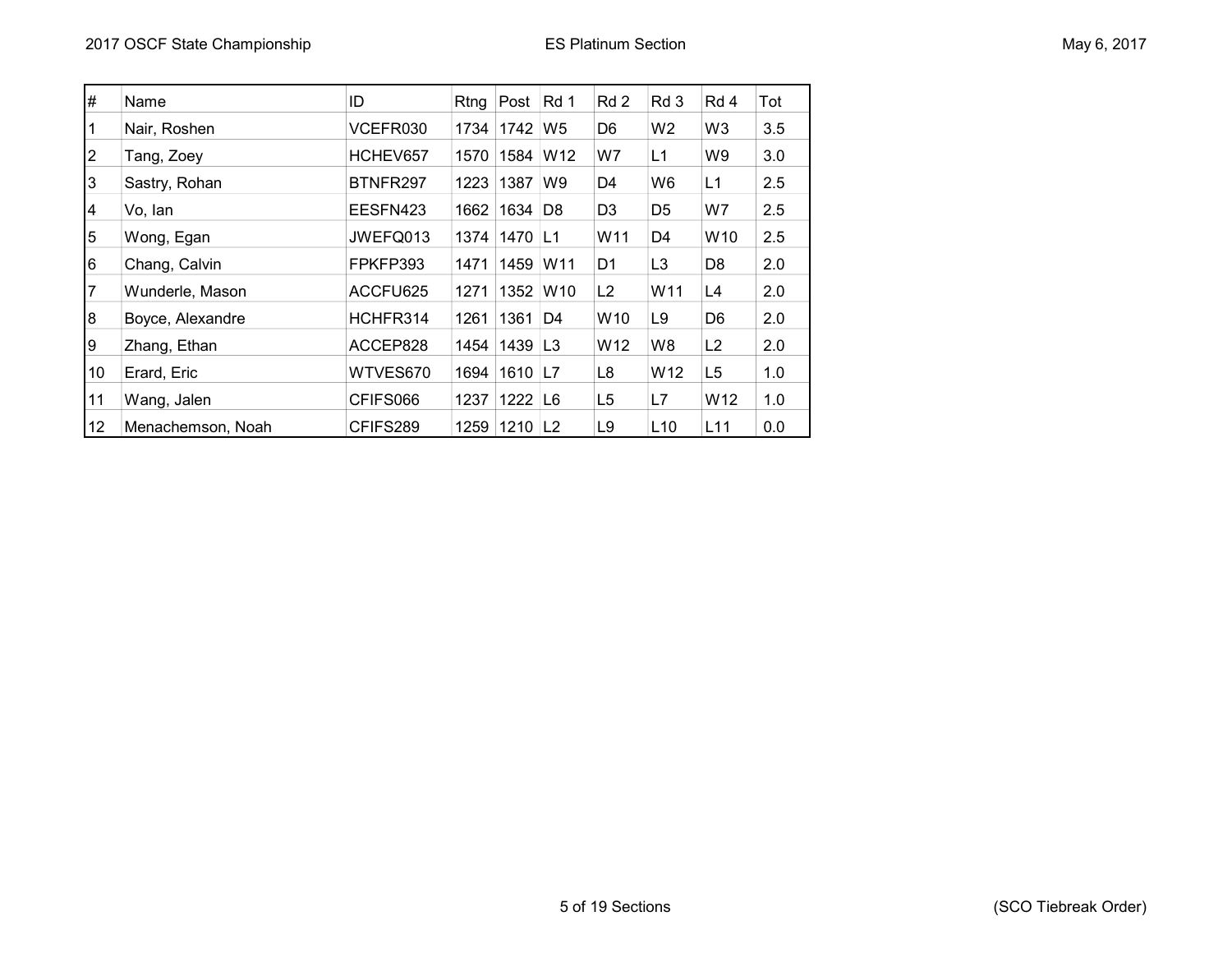| #              | Name                  | ID       | Rtng | Post      | Rd 1            | Rd 2           | Rd 3           | Rd 4            | Rd <sub>5</sub> | Tot |
|----------------|-----------------------|----------|------|-----------|-----------------|----------------|----------------|-----------------|-----------------|-----|
|                | Harding, Ben          | CLVKQ458 | 1050 | 1199      | W <sub>11</sub> | W6             | W5             | W4              | D <sub>3</sub>  | 4.5 |
| $\overline{2}$ | Sleator, Declan       | LHPL388P | 1064 | 1115      | W9              | L4             | W11            | W <sub>5</sub>  | W7              | 4.0 |
| 3              | Myers, Evan           | SEUJU140 | 1085 | 1105      | W8              | W13            | L4             | W6              | D <sub>1</sub>  | 3.5 |
| $\overline{4}$ | Taylor, Jonathan      | HLBMW037 | 962  | 1083      | W <sub>10</sub> | W <sub>2</sub> | W <sub>3</sub> | L1              | L6              | 3.0 |
| 5              | Glasser, Jared        | HLBMT984 | 1096 | 1100      | W <sub>12</sub> | W7             | L1             | L2              | W10             | 3.0 |
| 6              | Herford, Samuel       | CVSJR62N | 1092 | 1089      | W14             | L1             | W8             | L <sub>3</sub>  | W4              | 3.0 |
| 7              | Rebar-Bowling, Luke   | CVSJP06V | 979  | 981       | W15             | L <sub>5</sub> | W13            | W10             | L <sub>2</sub>  | 3.0 |
| 8              | Rosenthal, Sasha      | FHPJP902 | 840  | 901       | L <sub>3</sub>  | W14            | L6             | W <sub>15</sub> | W12             | 3.0 |
| 9              | Dardis, Jason         | WLLKR701 | 818  | 829       | L2              | L10            | W14            | W11             | <b>B</b> ---    | 3.0 |
| 10             | Silverman, Evan       | PLHKU93R | 1098 | $1038$ L4 |                 | W9             | W12            | L7              | L <sub>5</sub>  | 2.0 |
| 11             | Lawrence, Abby        | CVSLS57H | 510  | 575       | L1              | <b>B</b> ---   | L2             | L <sub>9</sub>  | W14             | 2.0 |
| 12             | Brookshire, Faith Ann | TRIJV133 | 952  | 898       | L <sub>5</sub>  | W15            | L10            | W <sub>13</sub> | L8              | 2.0 |
| 13             | Welch, Catherine      | WLLKW482 | 498  | 532       | $B--$           | L <sub>3</sub> | L7             | L12             | W15             | 2.0 |
| 14             | Sanchez, Reyna        | HSOJN903 | 875  | 760       | L6              | L <sub>8</sub> | L <sub>9</sub> | <b>B</b> ---    | L <sub>11</sub> | 1.0 |
| 15             | Melton, Kaylee        | PLHKT76L | 592  | 533       | L7              | L12            | $B--$          | L <sub>8</sub>  | L13             | 1.0 |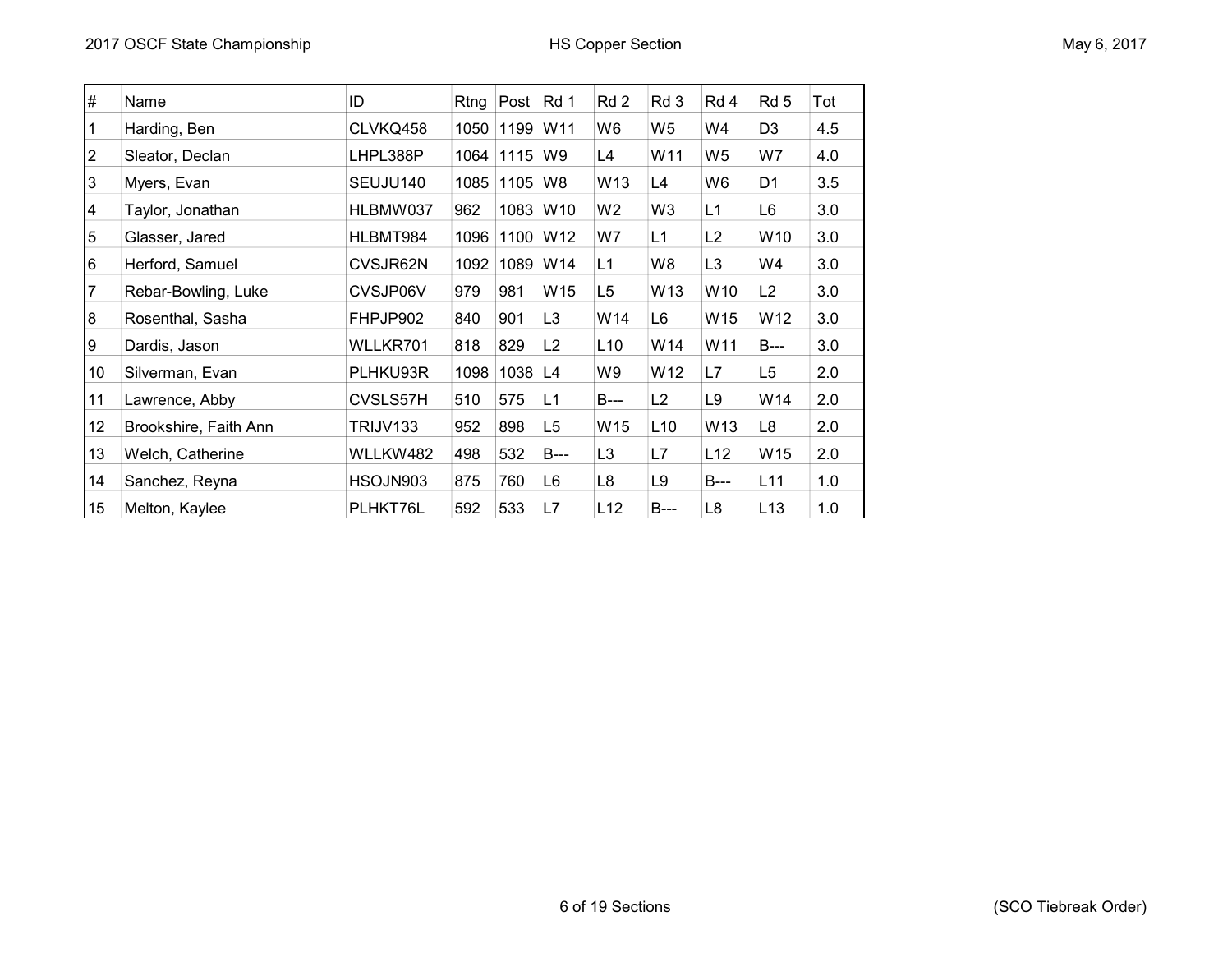| $\#$                    | Name                 | ID             | Rtng | Post | Rd 1            | Rd <sub>2</sub> | Rd 3            | Rd 4            | Rd 5            | Tot |
|-------------------------|----------------------|----------------|------|------|-----------------|-----------------|-----------------|-----------------|-----------------|-----|
| 1                       | Hill Sokolov, David  | SLWIW937       | 1021 | 1151 | D <sub>23</sub> | W22             | W <sub>8</sub>  | W4              | W <sub>3</sub>  | 4.5 |
| $\overline{c}$          | Wagh, Pranav         | SCLHT993       | 863  |      | 1079 W12        | W7              | L4              | W18             | W10             | 4.0 |
| 3                       | David, Matt          | HTRIW970       | 957  | 1084 | W26             | W17             | W <sub>5</sub>  | W <sub>6</sub>  | L1              | 4.0 |
| $\overline{\mathbf{4}}$ | Milford, Chris       | EVHIS273       | 940  | 1076 | W24             | W25             | W <sub>2</sub>  | L1              | W <sub>6</sub>  | 4.0 |
| 5                       | Rachmuth, Perry      | SLWIU178       | 903  | 1043 | W27             | W19             | L <sub>3</sub>  | W7              | W9              | 4.0 |
| $6\phantom{.}6$         | Brahmarouthu, Deetya | SLLHQ074       | 863  | 988  | W22             | W11             | W10             | L3              | L4              | 3.0 |
| 7                       | Corrales, Yair       | TMGIP075       | 1002 | 1008 | W16             | L2              | W17             | L5              | W8              | 3.0 |
| $\bf 8$                 | Mackey, Garrett      | WNTGU256       | 806  | 946  | W13             | W23             | L1              | W20             | L7              | 3.0 |
| 9                       | Greensted, Rhys      | OCGHT235       | 839  | 957  | W20             | L10             | W12             | W21             | L5              | 3.0 |
| 10                      | Taylor, Liam         | WNTGW688       | 943  | 982  | W28             | W9              | L <sub>6</sub>  | W11             | L2              | 3.0 |
| 11                      | Cagle, Charles       | SLVIW367       | 1030 | 1022 | W15             | L <sub>6</sub>  | W13             | L10             | W20             | 3.0 |
| 12                      | Wilcox, Valen        | DAVIM766       | 999  | 1001 | L2              | W15             | L9              | W17             | W21             | 3.0 |
| 13                      | Udata, Dev           | VCEHN79Y       | 933  | 941  | L8              | W27             | L11             | W24             | W22             | 3.0 |
| 14                      | Connelly, Brennan    | ROMHR689       | 941  | 926  | L <sub>19</sub> | L24             | W26             | W25             | W18             | 3.0 |
| 15                      | Reynolds, Quinn      | LPMHQ521       | 900  | 894  | L11             | L12             | D <sub>28</sub> | W19             | W23             | 2.5 |
| 16                      | Washington, Caleb    | DAVHL481       | 863  | 868  | L7              | L <sub>18</sub> | W27             | D <sub>22</sub> | W25             | 2.5 |
| 17                      | Majmudar, Riya       | VCEGQ126       | 848  | 854  | W18             | L <sub>3</sub>  | L7              | L12             | W24             | 2.0 |
| 18                      | Stork, Shaw          | PONGP009       | 991  | 940  | L17             | W16             | W25             | L2              | L <sub>14</sub> | 2.0 |
| 19                      | Sanchez, Faith       | HSOHM117       | 824  | 829  | W14             | L <sub>5</sub>  | L20             | L15             | W26             | 2.0 |
| 20                      | Stork, Barrett       | PONIS689       | 980  | 928  | L9              | W28             | W19             | L <sub>8</sub>  | L11             | 2.0 |
| 21                      | Norman, Dashaun      | BRXIQ893       | 950  | 895  | L25             | W26             | W24             | L9              | L12             | 2.0 |
| 22                      | Lechman-Su, Shen     | WNTIL907       | 1015 | 945  | L6              | L1              | W23             | D16             | L13             | 1.5 |
| 23                      | Perry, Bridget       | CQMR026        | 870  | 837  | D <sub>1</sub>  | L <sub>8</sub>  | L22             | W28             | L15             | 1.5 |
| 25                      | Nichols, Owen        | WNTGP391       | 838  | 794  | W21             | L4              | L <sub>18</sub> | L14             | L16             | 1.0 |
| 26                      | Halda, Andy          | PONGP319       | 853  | 789  | L <sub>3</sub>  | L21             | L14             | W27             | L <sub>19</sub> | 1.0 |
| 27                      | Gallina, Andrew      | MNBGT57L       | 806  | 752  | L <sub>5</sub>  | L13             | L16             | L26             | W28             | 1.0 |
| 28                      | Carter, Daniel       | <b>CQEW353</b> | 829  | 741  | L10             | L20             | D <sub>15</sub> | L23             | L27             | 0.5 |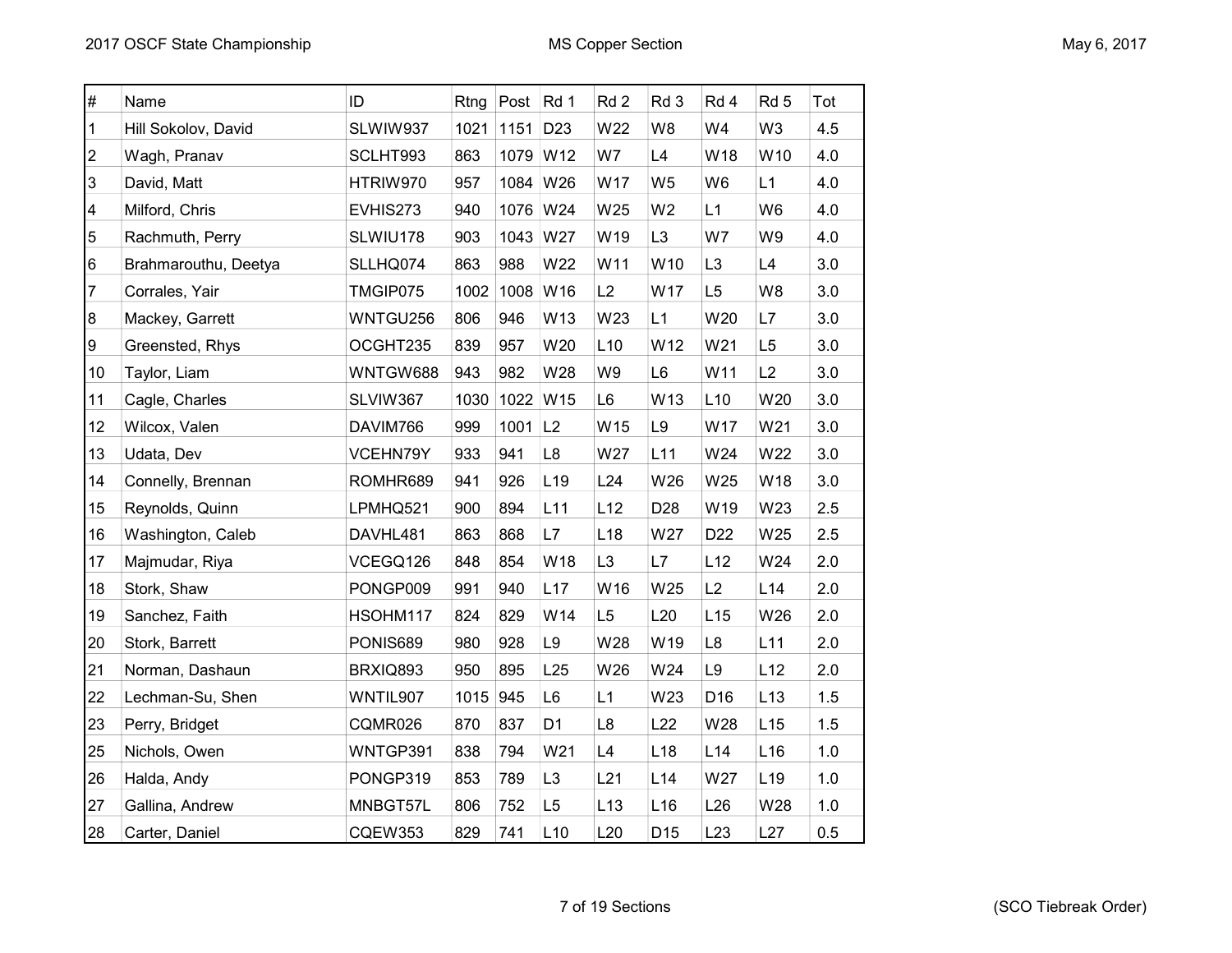| $\#$                    | Name               | ID       | Rtng     | Post     | Rd 1            | Rd <sub>2</sub> | Rd 3            | Rd 4            | Rd <sub>5</sub> | Tot   |
|-------------------------|--------------------|----------|----------|----------|-----------------|-----------------|-----------------|-----------------|-----------------|-------|
| 1                       | Schaal, Elijah     | HTRDM265 | 1128     | 1299     | W18             | W21             | W8              | W9              | W <sub>3</sub>  | 5.0   |
| $\overline{\mathbf{c}}$ | Leong, Albert      | WDSER812 | 1139     | 1227     | W25             | W10             | D <sub>3</sub>  | D <sub>5</sub>  | W9              | 4.0   |
| 3                       | Song, Zachary      | SHBDN795 | 1055     | 1158     | W23             | W22             | D <sub>2</sub>  | W8              | L1              | 3.5   |
| 4                       | Lancaster, Liam    | ACHER606 | 992      | 1104 L12 |                 | W25             | W10             | D <sub>6</sub>  | W15             | 3.5   |
| 5                       | Nobles, William    | FPKDM063 | 1123     | 1154 L21 |                 | W16             | W23             | D <sub>2</sub>  | W13             | 3.5   |
| 6                       | Mills, Dorian      | CMRFU347 | 1052     | 1105     | L24             | W13             | W17             | D4              | W14             | 3.5   |
| 7                       | Tsai, Ethan        | HCHFT546 | 970      | 1033 L10 |                 | <b>B</b> ---    | D <sub>22</sub> | W21             | W12             | 3.5   |
| 8                       | Bromwell, Cullen   | WDSEN824 | 1064     | 1102 W17 |                 | W14             | L1              | L3              | W19             | 3.0   |
| 9                       | Adiraju, Vimal     | JWEDW754 | 1125     | 1137     | W19             | W24             | W12             | L1              | L2              | 3.0   |
| 10                      | McCoog, Parker     | OESEU583 | 1040     | 1079     | W7              | L2              | L4              | W23             | W17             | 3.0   |
| 11                      | Wheeler, Deva      | RBHEN937 | 970      | 994      | $B--$           | L12             | W16             | L13             | W21             | 3.0   |
| 12                      | Wright, Lucas      | MTZFU557 | 1051     | 1050     | W4              | W11             | L9              | D <sub>15</sub> | L7              | 2.5   |
| 13                      | Ehnes, Jennings    | WNTFM175 | 1011     | 1028     | D <sub>16</sub> | L <sub>6</sub>  | W18             | W11             | L <sub>5</sub>  | 2.5   |
| 14                      | Konduri, Tanay     | ELMEN83M | 975      | 996      | W15             | L <sub>8</sub>  | D <sub>21</sub> | W22             | L <sub>6</sub>  | 2.5   |
| 15                      | Peterson, Maxwell  | BCHFW737 | 1042     | 1032 L14 |                 | W19             | W24             | D12             | L4              | 2.5   |
| 16                      | Suri, Ronak        | SPXEM771 | 1111     | 1081     | D <sub>13</sub> | L5              | L11             | W25             | W22             | 2.5   |
| 17                      | Chondro, Robert    | HCHER334 | 997      | 990      | L <sub>8</sub>  | W18             | L6              | W20             | L10             | 2.0   |
| 18                      | Neralla, Srikruthi | JWEDW74B | 1030     | 986      | L1              | L17             | L13             | <b>B</b> ---    | W23             | 2.0   |
| 19                      | Lykins, Carter     | HYOFS014 | 1024     | 979      | L9              | L15             | <b>B</b> ---    | W24             | L8              | 2.0   |
| 20                      | Albers, Hailey     | GFYFQ721 | 1098     | 1032     | L22             | L23             | W25             | L17             | W24             | 2.0   |
| 21                      | Clancy, Logan      | RDWFQ714 | 1017     | 989      | W <sub>5</sub>  | L1              | D <sub>14</sub> | L7              | L11             | 1.5   |
| 22                      | Allison, Luke      | HSOFR590 | 998      | 968      | W20             | L <sub>3</sub>  | D7              | L14             | L <sub>16</sub> | 1.5   |
| 23                      | Scher, Marston     | CFIFL653 | 997      | 949      | L <sub>3</sub>  | W20             | L <sub>5</sub>  | L <sub>10</sub> | L <sub>18</sub> | 1.0   |
| 25                      | Agarwal, Aryan     | SPLEQ471 | 1039 956 |          | L2              | L4              | L20             | L <sub>16</sub> | $B--$           | $1.0$ |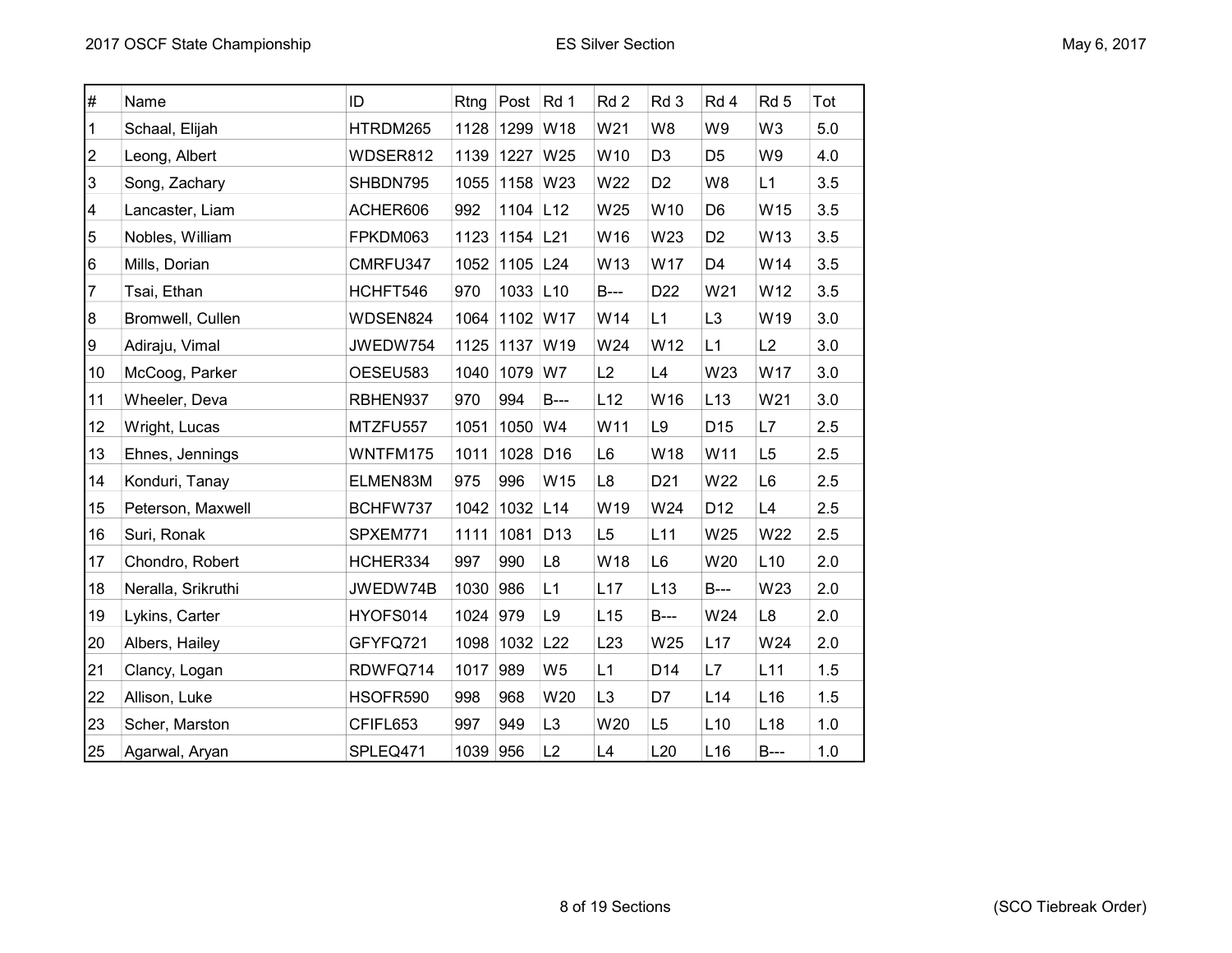| $\#$                    | Name                     | ID             | Rtng | Post | Rd 1            | Rd <sub>2</sub> | Rd 3            | Rd 4            | Rd <sub>5</sub> | Tot |
|-------------------------|--------------------------|----------------|------|------|-----------------|-----------------|-----------------|-----------------|-----------------|-----|
| 1                       | VO, DANIEL               | ARAIM722       | 784  | 971  | W24             | W10             | W17             | W4              | W <sub>2</sub>  | 5.0 |
| $\overline{\mathbf{c}}$ | DIEM, JOSHUA             | ROMGW967       | 772  | 869  | W8              | W13             | W18             | W19             | L1              | 4.0 |
| 3                       | ST. AMAND, CARSON        | WNTGL538       | 790  | 861  | W <sub>5</sub>  | L17             | W6              | W20             | W9              | 4.0 |
| 4                       | <b>ERARD, PIERRE</b>     | WTVGL802       | 786  | 833  | W20             | W9              | W19             | L1              | D <sub>5</sub>  | 3.5 |
| 5                       | <b>GALLINA, MICHAEL</b>  | SUHIR69B       | 616  | 776  | L <sub>3</sub>  | W21             | W10             | W11             | D <sub>4</sub>  | 3.5 |
| 6                       | ROHDEN, ARCHIE           | DAVHN796       | 789  | 803  | W25             | D7              | L <sub>3</sub>  | W16             | W8              | 3.5 |
| 7                       | VALLADARES, ETHAN        | SWMHP446       | 651  | 726  | W27             | D <sub>6</sub>  | L9              | W18             | W19             | 3.5 |
| 8                       | SHEPSKI, CASIMIR (CASH)  | WNTGN283       | 561  | 718  | L2              | W15             | W12             | W17             | L <sub>6</sub>  | 3.0 |
| 9                       | CHINNI, PRANEEL          | TRIGU42B       | 652  | 707  | W28             | L4              | W7              | W13             | L <sub>3</sub>  | 3.0 |
| 10                      | HO, SIDNEY               | HTRGN688       | 541  | 692  | W14             | L1              | L <sub>5</sub>  | W25             | W17             | 3.0 |
| 11                      | TRUEWORTHY, AIDAN        | HTRHN882       | 715  | 692  | W26             | L <sub>18</sub> | W24             | L <sub>5</sub>  | W20             | 3.0 |
| 12                      | MURNIN, MATTHEW          | HTRHN755       | 678  | 655  | L <sub>18</sub> | W26             | L8              | W23             | W21             | 3.0 |
| 13                      | HUARD, JAMES             | HTRHL033       | 544  | 620  | W15             | L2              | W25             | L9              | D14             | 2.5 |
| 14                      | YEATES, HYRUM            | WNTIT743       | 715  | 677  | L10             | D <sub>16</sub> | D <sub>15</sub> | W22             | D <sub>13</sub> | 2.5 |
| 15                      | PUNSALAN, CONNOR         | JAMHW372       | 730  | 686  | L <sub>13</sub> | L8              | D <sub>14</sub> | W26             | W18             | 2.5 |
| 16                      | SMITH, CHASE             | PLHGP470       | 544  | 590  | L <sub>19</sub> | D14             | W26             | L6              | W24             | 2.5 |
| 17                      | <b>BROOKS, GAVIN</b>     | SLLGV52H       | 708  | 690  | W21             | W <sub>3</sub>  | L1              | L8              | L10             | 2.0 |
| 18                      | GULLUNG, VIOLET          | DAVIV66K       | 488  | 574  | W12             | W11             | L2              | L7              | L15             | 2.0 |
| 19                      | MACALINO, R MAVRICK      | <b>MILW930</b> | 748  | 698  | W16             | W22             | L4              | L2              | L7              | 2.0 |
| 20                      | STONE, DANIELLE          | PLHHQ77K       | 615  | 593  | L4              | W28             | W22             | L <sub>3</sub>  | L11             | 2.0 |
| 21                      | KEY, DEVAN               | WNTGV527       | 493  | 498  | L17             | L <sub>5</sub>  | W27             | W24             | L12             | 2.0 |
| 22                      | ERNST, HANNAH            | DAVIL42D       | 400  | 458  | W23             | L <sub>19</sub> | L20             | L14             | W25             | 2.0 |
| 23                      | ARNOLD, LOKAI            | SLVGU253       | 483  | 418  | L22             | L25             | W28             | L12             | D <sub>27</sub> | 1.5 |
| 25                      | TUMMURU, SARASWATHI      | SPLIL275       | 616  | 526  | L <sub>6</sub>  | W23             | L13             | L10             | L22             | 1.0 |
| 26                      | LECHMAN-SU, KAI          | WNTGQ059       | 524  | 464  | L11             | L12             | L16             | L15             | W28             | 1.0 |
| 27                      | WESTFALL, JORDYN         | CQML83X        | 405  | 351  | L7              | L24             | L21             | D <sub>28</sub> | D <sub>23</sub> | 1.0 |
| 28                      | <b>GATHERUM, ABIGAIL</b> | TMGIV243       | 409  | 327  | L9              | L20             | L23             | D <sub>27</sub> | L26             | 0.5 |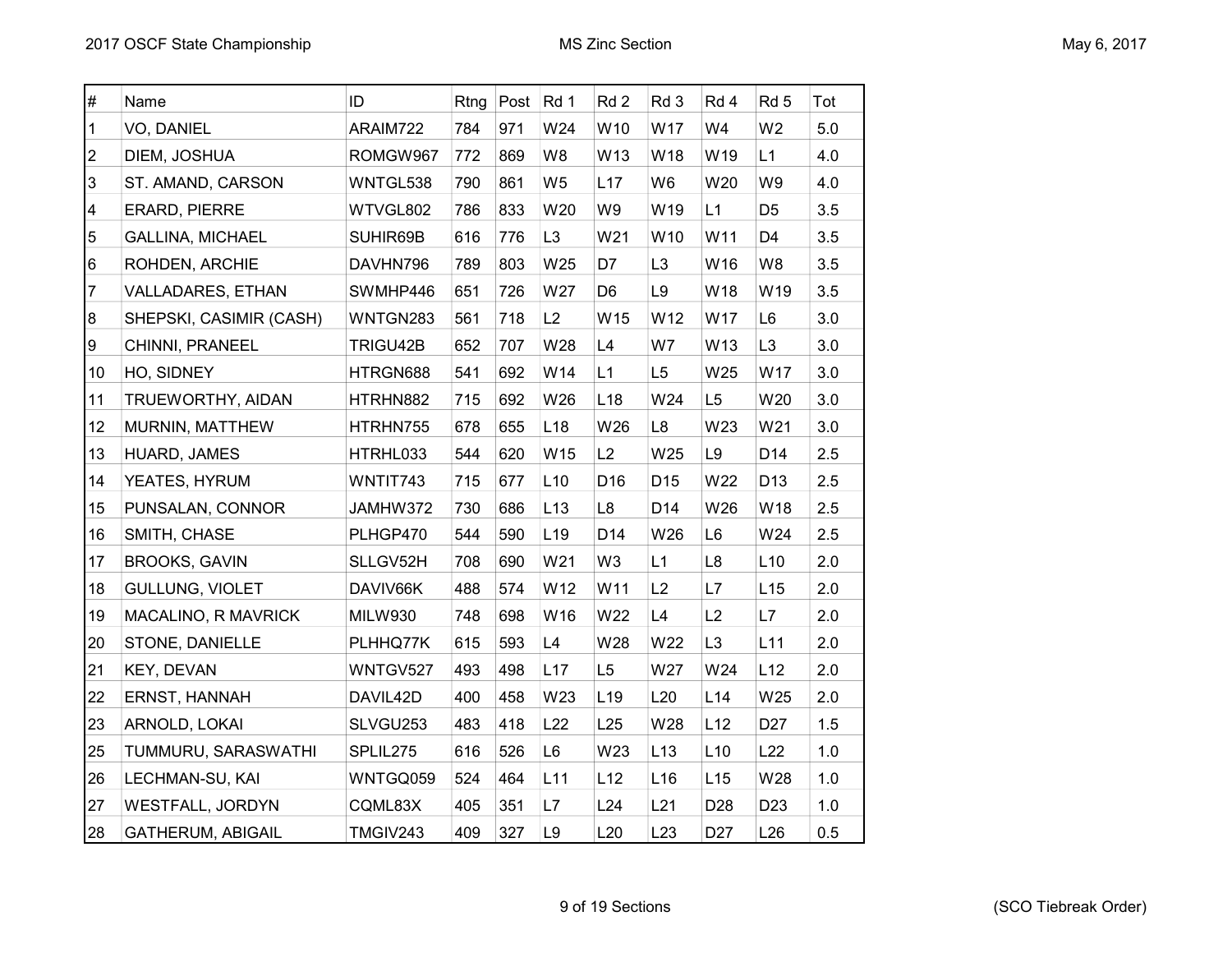| $\#$                    | Name                   | ID       | Rtng | Post                | Rd 1            | Rd 2            | Rd 3            | Rd 4            | Rd 5            | Tot |
|-------------------------|------------------------|----------|------|---------------------|-----------------|-----------------|-----------------|-----------------|-----------------|-----|
| 1                       | HAGEN, STEVEN          | HSOFU573 | 962  | 1077                | W9              | L <sub>3</sub>  | W13             | W15             | W <sub>5</sub>  | 4.0 |
| $\overline{2}$          | BERGSTEDT, SAWYER      | CQET487  | 958  | 1073 D5             |                 | W14             | W8              | W12             | D <sub>6</sub>  | 4.0 |
| 3                       | MORRISSEY, CHRISTOPHER | WSRER21Q | 890  | 1055 W28            |                 | W <sub>1</sub>  | W <sub>6</sub>  | L <sub>5</sub>  | W12             | 4.0 |
| $\overline{\mathbf{4}}$ | PUNSALAN, OCEAN        | HCHEN814 | 895  | 1023 L11            |                 | W16             | W14             | W17             | W8              | 4.0 |
| 5                       | NICHOLS, BRESLIN       | WNTFV571 | 877  | 1032 D <sub>2</sub> |                 | W24             | W7              | W3              | L1              | 3.5 |
| 6                       | SONG, EMILY            | SHBFU589 | 952  | 1022 W22            |                 | W19             | L <sub>3</sub>  | W9              | D <sub>2</sub>  | 3.5 |
| $\overline{7}$          | VAN DER LEE, TRYSTAN   | HCHEL030 | 893  | 975                 | W21             | D <sub>13</sub> | L5              | W11             | W15             | 3.5 |
| $\bf 8$                 | KAMBALLI, DHARMIK      | ELMFN88F | 892  | 949                 | W16             | W11             | L2              | W19             | L4              | 3.0 |
| 9                       | WANG, BRAYDEN          | HCHEP090 | 881  | 922                 | L1              | W28             | W27             | L <sub>6</sub>  | W13             | 3.0 |
| 10                      | MARBERRY, KEVIN        | MKSDV730 | 866  | 905                 | W24             | L12             | L11             | W25             | W19             | 3.0 |
| 11                      | TRAN, MASON            | SRNFM266 | 847  | 889                 | W4              | L8              | W10             | L7              | D <sub>20</sub> | 2.5 |
| 12                      | TUMMURU, NARASA REDDY  | ELMDV88K | 896  | 906                 | W27             | W10             | D <sub>15</sub> | L2              | L <sub>3</sub>  | 2.5 |
| 13                      | GIRVAN, JONAH          | CMRFS249 | 866  | 885                 | W20             | D7              | L1              | W21             | L9              | 2.5 |
| 14                      | JONES, RILEY           | CQET169  | 863  | 892                 | W25             | L2              | L4              | W23             | D17             | 2.5 |
| 15                      | MILLER, ELLIOTT        | CFIFR643 | 863  | 882                 | W26             | W23             | D12             | L1              | L7              | 2.5 |
| 16                      | CAREY, RYAN            | EDGFN37Q | 847  | 867                 | L8              | L4              | W26             | D <sub>18</sub> | W22             | 2.5 |
| 17                      | MASLEN, PAUL           | CGSEW284 | 866  | 876                 | L23             | W26             | W18             | L4              | D <sub>14</sub> | 2.5 |
| 18                      | TAN, KATHERINE         | ORNEW342 | 921  | 896                 | L <sub>19</sub> | W22             | L17             | D <sub>16</sub> | W21             | 2.5 |
| 19                      | <b>BISHOP, JACK</b>    | MTZFL698 | 865  | 857                 | W18             | L6              | W23             | L8              | L10             | 2.0 |
| 20                      | MCCLURE, LEVI          | HTRDM787 | 923  | 872                 | L13             | L27             | D <sub>22</sub> | W24             | D11             | 2.0 |
| 21                      | MOORTHY, JEEVA         | JWEDQ350 | 847  | 810                 | L7              | W25             | D <sub>24</sub> | L13             | L <sub>18</sub> | 1.5 |
| 22                      | KIM, RILEY             | BCHFR476 | 877  | 829                 | L <sub>6</sub>  | L <sub>18</sub> | D <sub>20</sub> | W27             | L16             | 1.5 |
| 23                      | OSMAN, SAIF            | MDTFM085 | 945  | 869                 | W17             | L15             | L <sub>19</sub> | L14             | D <sub>25</sub> | 1.5 |
| 25                      | REDDY, LAXMISRI        | ROCDL76N | 917  | 843                 | L <sub>14</sub> | L21             | W28             | L10             | D <sub>23</sub> | 1.5 |
| 26                      | <b>SCHLIMGEN, OWEN</b> | RIKFV894 | 898  | 826                 | L15             | L17             | L <sub>16</sub> | D <sub>28</sub> | W27             | 1.5 |
| 27                      | <b>BROOKS, ETHAN</b>   | FNEDP14Z | 858  | 786                 | L12             | W20             | L9              | L22             | L26             | 1.0 |
| 28                      | MCCORMACK, KAI         | EESEP779 | 844  | 759                 | L <sub>3</sub>  | L9              | L25             | D <sub>26</sub> | L24             | 0.5 |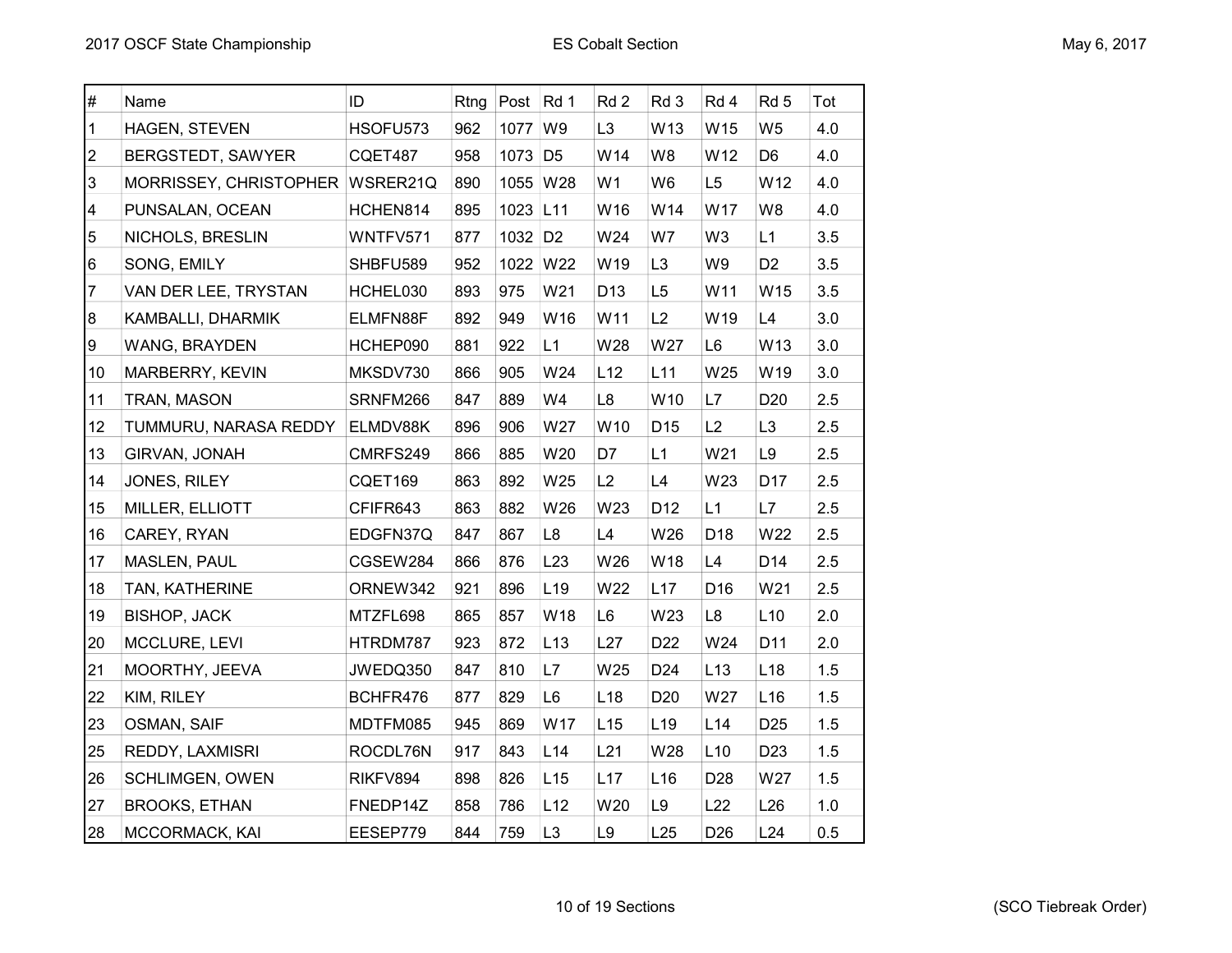| $\#$ | Name                          | ID       |     | Rtng Post | Rd 1            | Rd <sub>2</sub> | Rd <sub>3</sub> | Rd 4            | Rd <sub>5</sub> | Tot     |
|------|-------------------------------|----------|-----|-----------|-----------------|-----------------|-----------------|-----------------|-----------------|---------|
| 1    | NICHOLS, ELDON                | WNTFT320 | 818 | 1070      | W24             | W <sub>2</sub>  | W <sub>5</sub>  | W7              | W <sub>6</sub>  | 5.0     |
| 2    | WENZEL, HAVEN                 | MOIFS225 | 747 | 955       | W19             | L1              | W22             | W11             | W10             | 4.0     |
| 3    | SCOTT, KALEB                  | BCHFP057 | 812 | 947       | W14             | L8              | W20             | W <sub>5</sub>  | W9              | 4.0     |
| 4    | CABANTING, KEIDEN             | HCHDL94C | 742 | 923       | W15             | L <sub>16</sub> | W18             | W17             | W7              | 4.0     |
| 5    | <b>GAUDETTE DUMLAO, GAVIN</b> | RIKFV707 | 764 | 872       | W10             | W11             | L1              | L <sub>3</sub>  | W22             | 3.0     |
| 6    | MOORE, ZANE                   | RIKFL102 | 830 | 878       | W20             | W12             | L9              | W13             | L1              | 3.0     |
| 7    | HOLT, FORREST                 | RIKEL107 | 839 | 879       | W18             | W17             | W16             | L1              | L4              | 3.0     |
| 8    | NICHOLS, RIVER                | WNTDN880 | 722 | 836       | W13             | W3              | L11             | W16             | L15             | 3.0     |
| 9    | MURPHY, MAX                   | CFIER616 | 798 | 833       | W26             | W21             | W <sub>6</sub>  | L10             | L <sub>3</sub>  | $3.0\,$ |
| 10   | WOODWARD, TATE                | MTZFR262 | 812 | 845       | L <sub>5</sub>  | W28             | W12             | W9              | L2              | 3.0     |
| 11   | <b>GULLUNG, HANK</b>          | GCEEL569 | 822 | 836       | W28             | L <sub>5</sub>  | W8              | L2              | W18             | 3.0     |
| 12   | THAO, TSHEE                   | JMCEN26S | 784 | 827       | W23             | L6              | L10             | W21             | W16             | 3.0     |
| 13   | KOHLER, SILAS                 | CFIFU652 | 787 | 824       | L8              | W14             | W25             | L6              | W19             | 3.0     |
| 14   | UAN-ZO-LI, ANDREW             | CGSDP921 | 752 | 809       | L <sub>3</sub>  | L13             | W23             | W28             | W17             | 3.0     |
| 15   | MOHAMMED, ABDUL MUQEET        | ELMEM66C | 801 | 811       | L4              | L25             | W27             | W24             | W8              | 3.0     |
| 16   | KATO, KEREK                   | EESER627 | 812 | 788       | W25             | W4              | L7              | L8              | L12             | 2.0     |
| 17   | WU, SIMON                     | EDGEP67H | 791 | 763       | W27             | L7              | W24             | L4              | L14             | 2.0     |
| 18   | PARMENTIER, BLAKE             | TROEP40D | 786 | 760       | L7              | W27             | L4              | W26             | L11             | 2.0     |
| 19   | PADGETT, JONATHAN             | MYCP30F  | 812 | 775       | L2              | L24             | W21             | W20             | L13             | 2.0     |
| 20   | <b>BINDEMAN, ANDREY</b>       | CFIFU311 | 778 | 757       | L <sub>6</sub>  | W23             | L <sub>3</sub>  | L <sub>19</sub> | W26             | 2.0     |
| 21   | SHREE, NESARA                 | BTNFL053 | 729 | 717       | W22             | L9              | L <sub>19</sub> | L12             | W24             | 2.0     |
| 22   | SMITH, LUKE                   | TRIET84A | 789 | 754       | L21             | W26             | L2              | W25             | L <sub>5</sub>  | 2.0     |
| 23   | GATHERUM, MATTHEW             | ACEFU305 | 833 | 778       | L12             | L20             | L <sub>14</sub> | W27             | W25             | 2.0     |
| 25   | CHAN, YU-SIANG                | HCHFS668 | 762 | 690       | L <sub>16</sub> | W15             | L13             | L22             | L23             | 1.0     |
| 26   | SUNDER, NIHAL PRAVITH         | SPLDS61G | 736 | 659       | L9              | L22             | W28             | L <sub>18</sub> | L20             | 1.0     |
| 27   | SCHWARTZ, ELLIOT              | ARSDU33Y | 732 | 657       | L17             | L <sub>18</sub> | L15             | L23             | W28             | 1.0     |
| 28   | SHAH, SAHIL                   | PTTDT16B | 768 | 633       | L11             | L10             | L26             | L14             | L27             | 0.0     |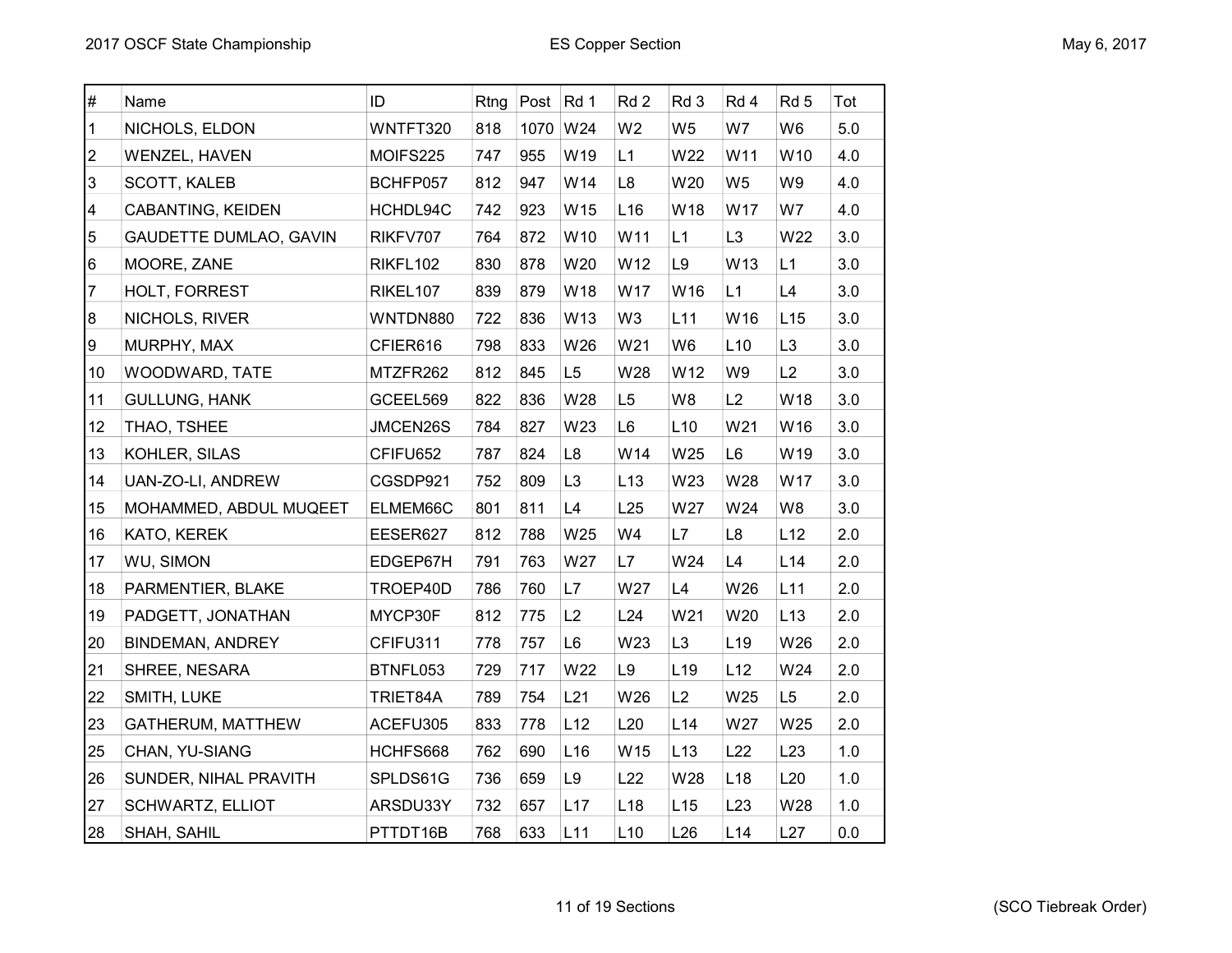| $\#$         | Name                    | ID       | Rtng | Post | Rd 1            | Rd <sub>2</sub> | Rd 3            | Rd 4            | Rd 5            | Tot     |
|--------------|-------------------------|----------|------|------|-----------------|-----------------|-----------------|-----------------|-----------------|---------|
| $\mathbf{1}$ | ELY, ELIYO              | GCEFW71Y | 665  | 947  | W11             | W10             | W16             | W9              | W <sub>2</sub>  | 5.0     |
| 2            | VARRO, BENJAMIN         | ALNDU17V | 641  | 858  | W <sub>3</sub>  | W26             | W20             | W8              | L1              | 4.0     |
| 3            | JOYE, CALVIN            | CFIFM095 | 695  | 828  | L2              | W27             | W10             | W16             | W11             | 4.0     |
| 4            | LONGORIA, DANIEL        | MTZFN058 | 658  | 817  | L17             | W21             | W19             | W18             | W9              | 4.0     |
| 5            | WANG, JEREMY            | CFIDP873 | 663  | 796  | W29             | L16             | W26             | W14             | W <sub>6</sub>  | 4.0     |
| 6            | CONTRERAS, ZACH         | HTRDM807 | 656  | 792  | W21             | D <sub>17</sub> | W7              | W20             | L <sub>5</sub>  | 3.5     |
| 7            | MANN, ASHOK             | COOET228 | 644  | 783  | D <sub>8</sub>  | W25             | L6              | W17             | W21             | 3.5     |
| 8            | MCCLURE, LOGAN          | HTRFS967 | 711  | 799  | D7              | W29             | W17             | L2              | W18             | 3.5     |
| 9            | CAO MINH, VIET          | HTRDP323 | 647  | 749  | W25             | W18             | W14             | L1              | L4              | 3.0     |
| 10           | PRIEST, LIAM            | EDGDL07U | 638  | 736  | W12             | L1              | L <sub>3</sub>  | W26             | W19             | 3.0     |
| 11           | DOCKTOR, KENTON         | HTRDS982 | 614  | 677  | L1              | $B---$          | W28             | W12             | L <sub>3</sub>  | 3.0     |
| 12           | OSMAN, MOHAMED          | MDTEU637 | 689  | 700  | L10             | W23             | W22             | L11             | W16             | 3.0     |
| 13           | CHOW, ERIN              | CGSEP778 | 640  | 639  | L <sub>19</sub> | L15             | $B--$           | W28             | W20             | 3.0     |
| 14           | LONG, TYLER             | PTTEP119 | 633  | 656  | W27             | W19             | L9              | L <sub>5</sub>  | D <sub>15</sub> | 2.5     |
| 15           | LANE, BROGAN            | HCHEP216 | 681  | 668  | L16             | W13             | L <sub>18</sub> | W25             | D14             | 2.5     |
| 16           | <b>WAGNER, GAGE</b>     | EESEP127 | 634  | 662  | W15             | W <sub>5</sub>  | L1              | L <sub>3</sub>  | L12             | 2.0     |
| 17           | JOY, NAO                | ACCDU410 | 712  | 698  | W4              | D <sub>6</sub>  | L8              | L7              | D <sub>25</sub> | 2.0     |
| 18           | GAUDETTE DUMLAO, JOSHUA | RIKDQ569 | 712  | 687  | W23             | L <sub>9</sub>  | W15             | L4              | L8              | 2.0     |
| 19           | WOODWARD, TRENT         | MTZDR776 | 694  | 665  | W13             | L14             | L4              | W22             | L10             | 2.0     |
| 20           | DOELLINGER, HENRY       | MOIFM642 | 696  | 667  | W24             | W22             | L2              | L <sub>6</sub>  | L13             | 2.0     |
| 21           | DENTINGER, MIA          | ROVFU431 | 709  | 681  | L6              | L4              | W24             | W27             | L7              | 2.0     |
| 22           | GUDAVALLI, SAI YUVAN    | FNEFN633 | 636  | 608  | W28             | L20             | L12             | L <sub>19</sub> | W27             | 2.0     |
| 23           | SANCHEZ, ALEAH          | HSOFT195 | 658  | 622  | L <sub>18</sub> | L12             | L25             | W29             | W28             | 2.0     |
| 25           | PARSONS, SAM            | EESFP070 | 708  | 646  | L9              | L7              | W23             | L15             | D17             | 1.5     |
| 26           | FOSTER, PAUL            | EESES244 | 701  | 593  | $B--$           | L2              | L <sub>5</sub>  | L10             | L24             | 1.0     |
| 27           | BECKERMAN, HENRY        | CGSEW318 | 678  | 590  | L14             | L <sub>3</sub>  | W29             | L21             | L22             | 1.0     |
| 28           | <b>WILSON, EMMA</b>     | HCHEN323 | 688  | 586  | L22             | W24             | L11             | L13             | L23             | 1.0     |
| 29           | KOLBURN, JOSH           | HYOEQ54W | 712  | 592  | L <sub>5</sub>  | L8              | L27             | L23             | $U$ ---         | $0.0\,$ |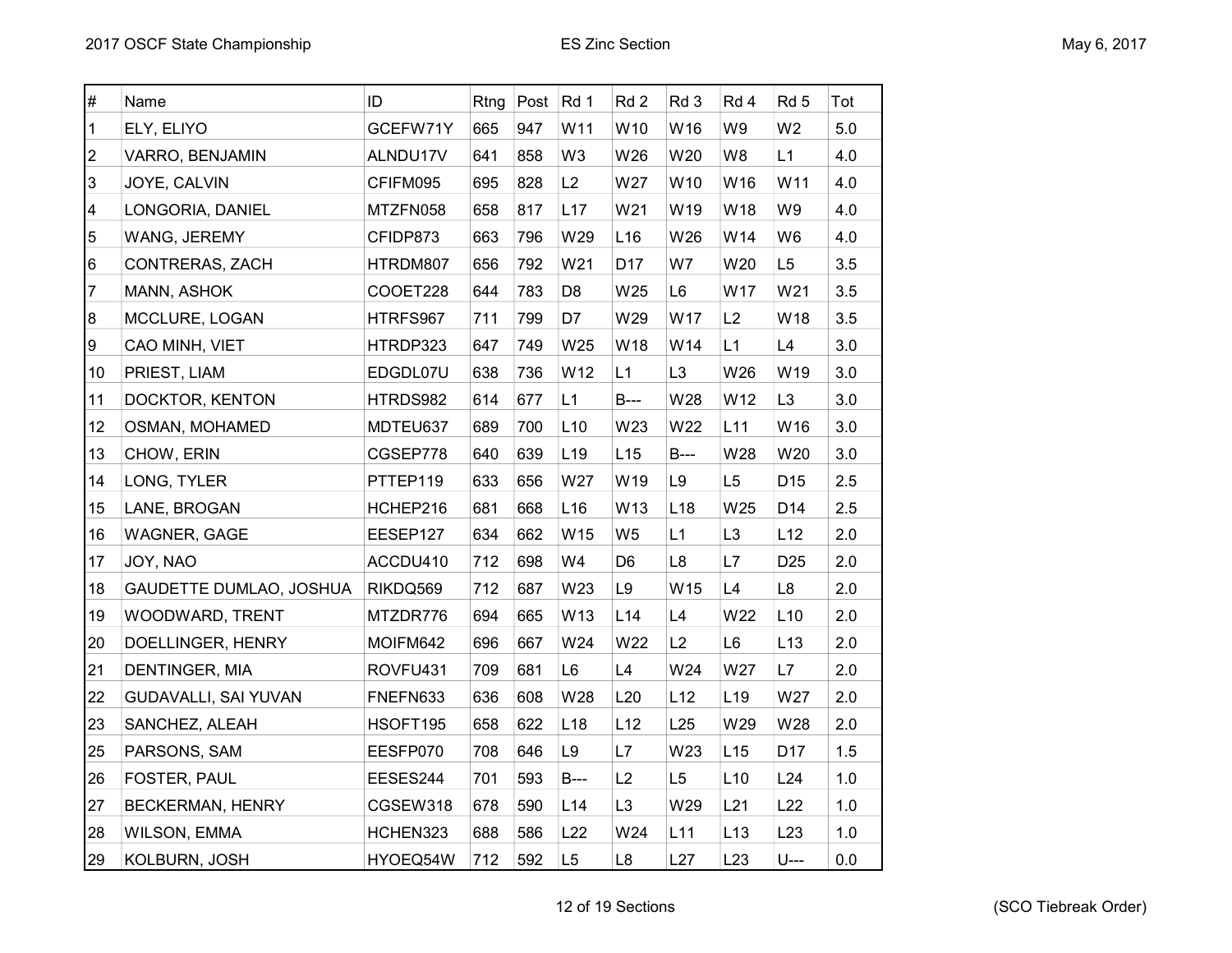| $\#$           | Name                     | ID       | Rtng | Post | Rd 1           | Rd <sub>2</sub> | Rd 3            | Rd 4            | Rd <sub>5</sub> | Tot |
|----------------|--------------------------|----------|------|------|----------------|-----------------|-----------------|-----------------|-----------------|-----|
| 1              | CHAN, AIDAN              | HCHDM66P | 457  | 821  | W15            | W11             | W7              | W <sub>5</sub>  | W <sub>2</sub>  | 5.0 |
| $\overline{c}$ | NASH, OWEN               | HTREN898 | 585  | 747  | W21            | W9              | W12             | W3              | L1              | 4.0 |
| $\mathbf{3}$   | PATEL, KAVISH            | BTNFL57G | 538  | 685  | W19            | W14             | W <sub>8</sub>  | L2              | W9              | 4.0 |
| 4              | <b>SEVERIN, DARIUS</b>   | SRNEQ024 | 611  | 697  | L10            | W19             | W6              | W14             | W7              | 4.0 |
| 5              | FISHER, MATS             | ACCEL036 | 595  | 680  | W13            | D <sub>6</sub>  | W25             | L1              | W8              | 3.5 |
| 6              | HO, CLARA                | HTRES526 | 508  | 635  | W26            | D <sub>5</sub>  | L4              | W12             | W18             | 3.5 |
| 7              | DUCSIK, ELENA            | MTZDM781 | 527  | 605  | W24            | W10             | L1              | W11             | L4              | 3.0 |
| 8              | <b>KONG, DANIEL</b>      | HCHFM18T | 523  | 577  | W20            | W16             | L <sub>3</sub>  | W10             | L <sub>5</sub>  | 3.0 |
| 9              | CALDEIRA, CASSANDRA      | FGEEQ42T | 499  | 560  | W22            | L2              | W16             | W17             | L <sub>3</sub>  | 3.0 |
| 10             | JEFFERY, MILES           | WNTFM01H | 491  | 568  | W4             | L7              | W15             | L8              | W16             | 3.0 |
| 11             | PATTAN, RAEESAH          | ELMFR95A | 513  | 555  | W28            | L1              | W13             | L7              | W20             | 3.0 |
| 12             | CALDEIRA, HELENA         | FGEEM84N | 484  | 570  | W18            | W25             | L2              | L <sub>6</sub>  | W17             | 3.0 |
| 13             | <b>CASTILE, GUTHRIE</b>  | WNTEU616 | 483  | 514  | L <sub>5</sub> | W26             | L11             | W23             | W14             | 3.0 |
| 14             | MCKINNON, SARA           | HCHEP347 | 496  | 478  | W23            | L <sub>3</sub>  | W20             | L4              | L13             | 2.0 |
| 15             | HAMMOND, JAMES           | HTRDN31T | 566  | 515  | L1             | W24             | L10             | L16             | W22             | 2.0 |
| 16             | DOELLINGER, OLIVE        | MOIDT074 | 431  | 436  | W17            | L8              | L9              | W15             | L <sub>10</sub> | 2.0 |
| 17             | MANTHENA, GANESH         | ELMFR62B | 532  | 480  | L16            | W23             | W21             | L9              | L12             | 2.0 |
| 18             | SEMENOV, MAX             | ROCDP73E | 601  | 530  | L12            | L20             | W27             | W19             | L6              | 2.0 |
| 19             | KEY, AIDEN               | WNTDM696 | 434  | 433  | L <sub>3</sub> | L4              | W28             | L <sub>18</sub> | W25             | 2.0 |
| 20             | YEATES, JOSEPH           | WNTDV34A | 400  | 409  | L <sub>8</sub> | W18             | L14             | W25             | L <sub>11</sub> | 2.0 |
| 21             | EDELEN HARE, LIKO        | CGSEW44M | 469  | 424  | L2             | W28             | L17             | L22             | W26             | 2.0 |
| 22             | HARRIS, MARGIE           | MYCR346  | 400  | 383  | L9             | D <sub>27</sub> | D <sub>26</sub> | W21             | L15             | 2.0 |
| 23             | <b>WATKINS, INARI</b>    | HCHES57P | 400  | 380  | L14            | L17             | W24             | L13             | W28             | 2.0 |
| 25             | ZIMMERMAN, ZEBADIAH      | CQEW921  | 553  | 441  | W27            | L12             | L5              | L20             | L <sub>19</sub> | 1.0 |
| 26             | HUANG-JONES, ZOE         | CFIEM23E | 400  | 336  | L <sub>6</sub> | L13             | D <sub>22</sub> | D <sub>27</sub> | L21             | 1.0 |
| 27             | <b>OVERCASH, CHARLES</b> | MLODP58M | 443  | 341  | L25            | D <sub>22</sub> | L <sub>18</sub> | D <sub>26</sub> | L24             | 1.0 |
| 28             | OVERCASH, BETTY KAY      | MLOFN26M | 400  | 294  | L11            | L21             | L <sub>19</sub> | D <sub>24</sub> | L23             | 0.5 |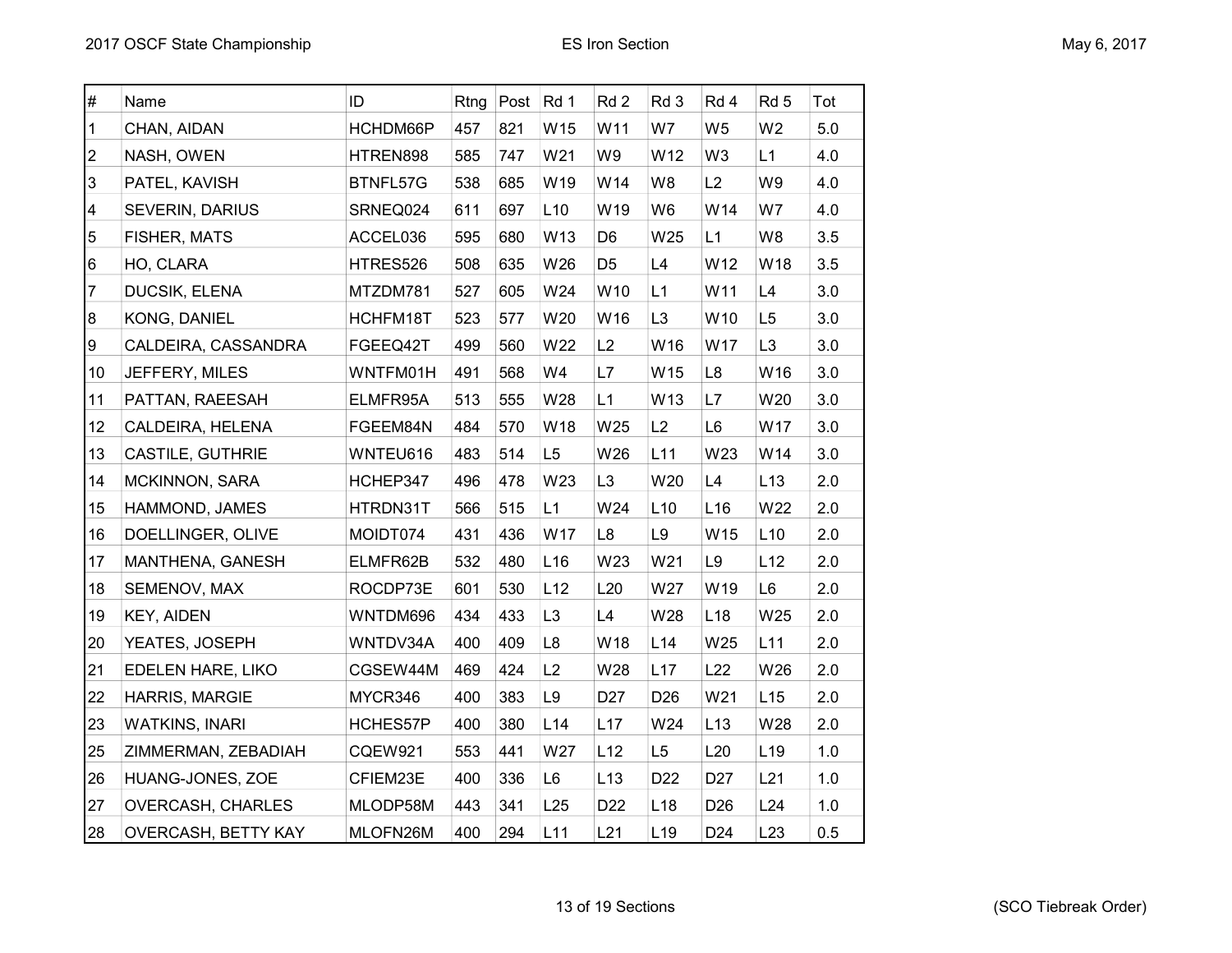| #  | Name                   | ID       | Rtng | Post Rd 1             |                | Rd 2           | Rd 3           | Rd 4           | Rd 5           | Tot |
|----|------------------------|----------|------|-----------------------|----------------|----------------|----------------|----------------|----------------|-----|
|    | SRIPADA, HAVISH        | FNECP811 | 1325 | 1403                  | W <sub>5</sub> | W4             | W <sub>6</sub> | D <sub>2</sub> | W <sub>3</sub> | 4.5 |
| 12 | TANG, AUSTIN           | HCHBS947 | 1403 | $1411$ D3             |                | W <sub>5</sub> | W4             | D1             | W6             | 4.0 |
| 3  | <b>WESTLUND, HENRY</b> | SKLCT061 | 1337 | $1342$ D <sub>2</sub> |                | W <sub>6</sub> | W <sub>5</sub> | W4             | L1             | 3.5 |
| 4  | LYKINS, PACE           | HYOBP06F | 1047 | 1081                  | W6             | L1             | L <sub>2</sub> | L <sub>3</sub> | W <sub>5</sub> | 2.0 |
| 5  | YOUNG, BRANDON         | CFICP342 | 1017 | 982                   | L1             | L2             | L <sub>3</sub> | D6             | L4             | 0.5 |
| 16 | SU, YUFEI              | CFICM790 | 1089 | 1035 L4               |                | L <sub>3</sub> | L1             | D <sub>5</sub> | L2             | 0.5 |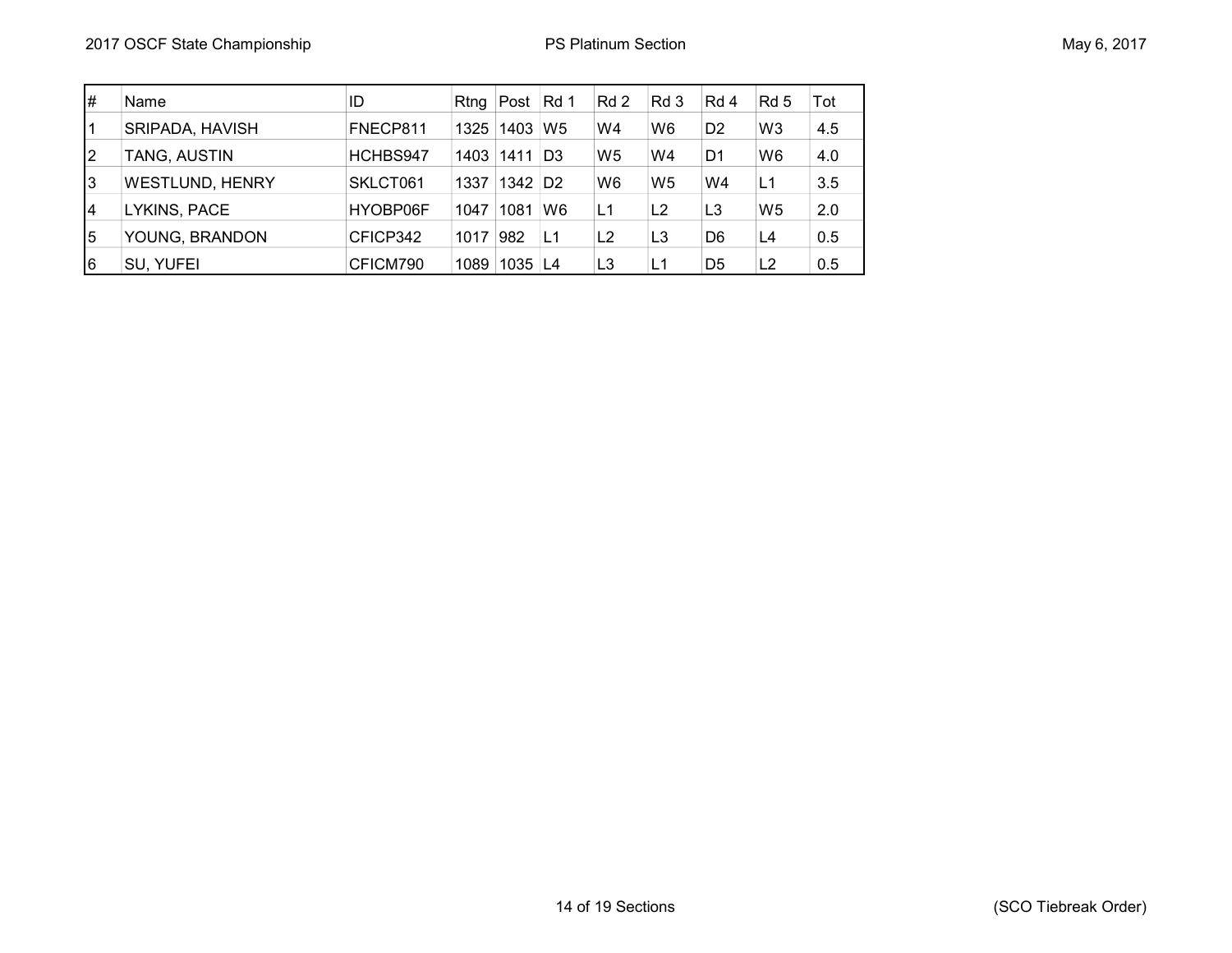| #  | Name                     | ID       | Rtng | Post | Rd 1            | Rd 2            | Rd 3            | Rd 4            | Rd 5            | Tot |
|----|--------------------------|----------|------|------|-----------------|-----------------|-----------------|-----------------|-----------------|-----|
|    | RAMASWAMY, RISHI         | LKGCS63U | 832  | 1019 | W11             | W <sub>2</sub>  | L <sub>5</sub>  | W9              | W <sub>3</sub>  | 4.0 |
| 2  | FARLEY, SAMUEL           | CFICL038 | 997  | 1058 | W7              | L1              | W10             | W6              | W <sub>5</sub>  | 4.0 |
| 3  | WALIMBE, AADI            | SPLCW982 | 904  | 1001 | W <sub>16</sub> | W8              | W6              | W5              | L1              | 4.0 |
| 4  | SRIPATHI, PRAJNA         | JWECU42W | 879  | 890  | L8              | D <sub>9</sub>  | W11             | W14             | W12             | 3.5 |
| 5  | KODARAPU, ISHAAN         | JWECW908 | 1015 | 1005 | W12             | W10             | W <sub>1</sub>  | L <sub>3</sub>  | L2              | 3.0 |
| 6  | <b>BROMWELL, STEWART</b> | WDSCM971 | 699  | 837  | W14             | W13             | L <sub>3</sub>  | L2              | W <sub>10</sub> | 3.0 |
|    | YE, NATHAN               | JWECW27J | 805  | 822  | L2              | L11             | W13             | W15             | W9              | 3.0 |
| 8  | MOHAMMED, ABDUL MUQSIT   | ELMBV202 | 702  | 758  | W4              | L <sub>3</sub>  | D14             | L12             | W15             | 2.5 |
| 9  | PINNAMANENI, SUHAS       | SPLCN847 | 877  | 839  | D <sub>13</sub> | D4              | W <sub>12</sub> | L1              | L7              | 2.0 |
| 10 | CHONDRO, WILLIAM         | HCHCU664 | 818  | 797  | W <sub>15</sub> | L5              | L2              | W <sub>11</sub> | L <sub>6</sub>  | 2.0 |
| 11 | ZHANG, LUCAS             | FPKBW676 | 688  | 713  | L1              | W7              | L4              | L10             | W16             | 2.0 |
| 12 | CABANTING, KOBE          | HCHBL49G | 785  | 770  | L5              | W15             | L9              | W8              | L4              | 2.0 |
| 13 | PENTAKOTA, TANISH        | ELMCP09H | 700  | 699  | D <sub>9</sub>  | L6              | L7              | D <sub>16</sub> | W14             | 2.0 |
| 14 | THOMPSON, FABIAN         | FRNBM779 | 856  | 772  | L <sub>6</sub>  | W16             | D <sub>8</sub>  | L4              | L13             | 1.5 |
| 15 | MCCLURE, LAZLO           | HTRCL144 | 677  | 623  | L10             | L12             | W16             | L7              | L <sub>8</sub>  | 1.0 |
| 16 | RUANO, TRAVYN            | MKFCU604 | 703  | 610  | L <sub>3</sub>  | L <sub>14</sub> | L15             | D <sub>13</sub> | L11             | 0.5 |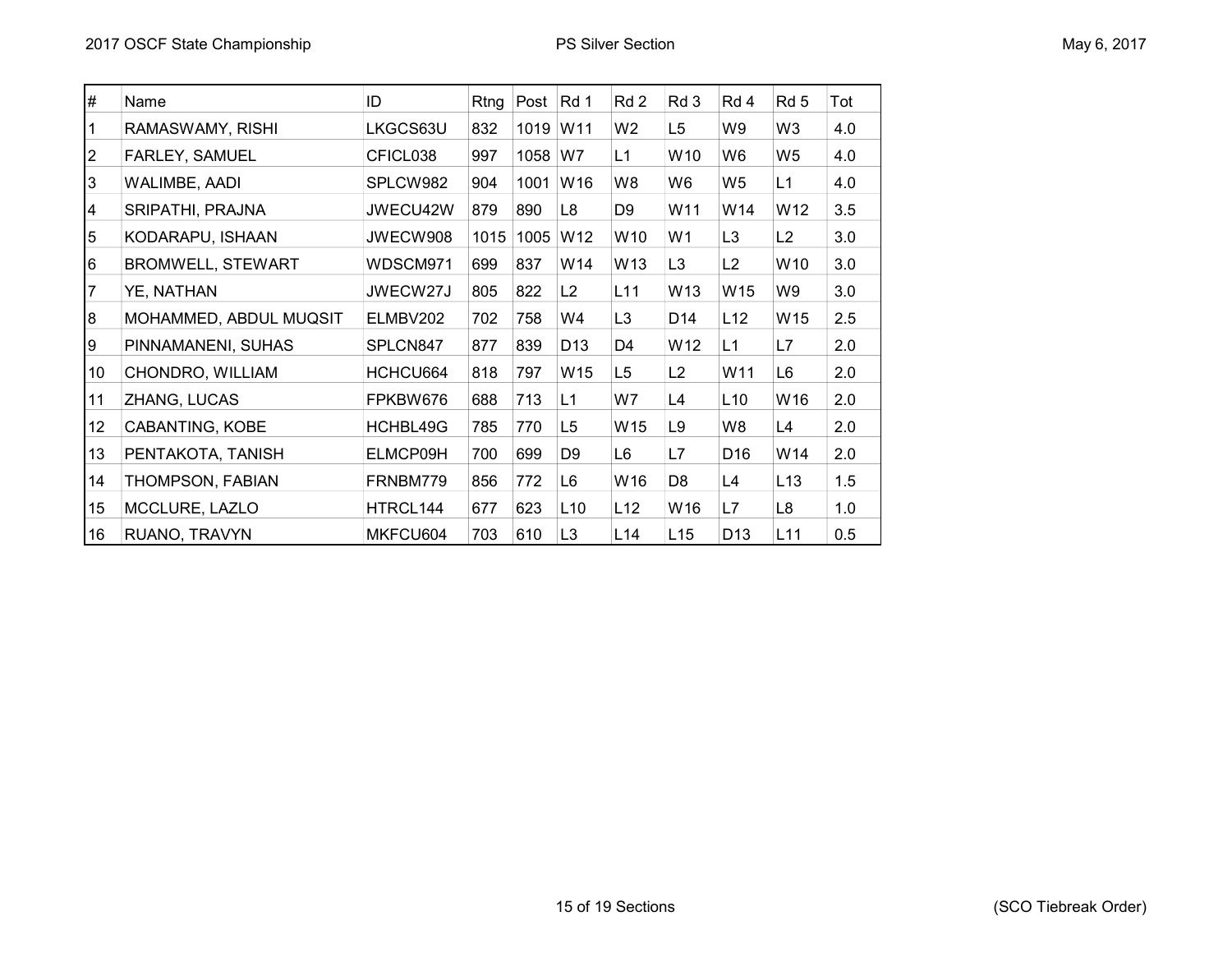| $\#$           | Name                 | ID       | Rtng | Post | Rd 1           | Rd <sub>2</sub> | Rd 3            | Rd 4            | Rd <sub>5</sub> | Tot |
|----------------|----------------------|----------|------|------|----------------|-----------------|-----------------|-----------------|-----------------|-----|
| 1              | SHIRGUPPE, AMEYA     | JWECT548 | 618  | 887  | W18            | W3              | W4              | W <sub>2</sub>  | W <sub>5</sub>  | 5.0 |
| $\overline{2}$ | CONTRERAS, ANDREW    | HTRAV26B | 617  | 787  | W <sub>6</sub> | W13             | W <sub>8</sub>  | L1              | W4              | 4.0 |
| 3              | HO, DEVON            | HTRBW742 | 599  | 759  | W14            | L1              | W7              | W12             | W10             | 4.0 |
| 4              | SINGH, DHRUV         | SPLCT04P | 611  | 686  | W7             | W12             | L1              | W11             | L2              | 3.0 |
| 5              | TAN, JAMIE           | HCHBP335 | 612  | 660  | W9             | L11             | W <sub>6</sub>  | W8              | L1              | 3.0 |
| 6              | WEI, BRIAN           | FPKCP31C | 548  | 624  | L2             | W14             | L <sub>5</sub>  | W13             | W12             | 3.0 |
| 7              | KONG, JOOAN          | HCHBU58L | 505  | 606  | L4             | W10             | L <sub>3</sub>  | W15             | W11             | 3.0 |
| 8              | KODITHYALA, JAY      | FNECP92R | 565  | 610  | W10            | W17             | L2              | L <sub>5</sub>  | W14             | 3.0 |
| 9              | CAO MINH, KHANG      | HTRBP475 | 523  | 504  | L <sub>5</sub> | L15             | D <sub>17</sub> | W18             | W16             | 2.5 |
| 10             | DUCSIK, CAVAN        | MTZBN872 | 634  | 579  | L <sub>8</sub> | L7              | W15             | W16             | L <sub>3</sub>  | 2.0 |
| 11             | HUMPHREY, GINO       | CFICL142 | 594  | 560  | W16            | W <sub>5</sub>  | L12             | L4              | L7              | 2.0 |
| 12             | <b>GENG, WILLIAM</b> | ROCAT078 | 636  | 591  | W17            | L4              | W11             | L3              | L6              | 2.0 |
| 13             | MOTHUKURI, AKHIL     | FNEBT84J | 589  | 541  | W15            | L2              | L16             | L6              | W17             | 2.0 |
| 14             | REDDY, RAJAN         | HCHCL61H | 477  | 476  | L3             | L6              | W18             | W17             | L <sub>8</sub>  | 2.0 |
| 15             | KAPOOR, ATHARV       | BTNBM70E | 400  | 421  | L13            | W9              | L10             | L7              | W18             | 2.0 |
| 16             | WILSON, ELI          | HCHCW976 | 458  | 451  | L11            | W18             | W13             | L <sub>10</sub> | L9              | 2.0 |
| 17             | CHAN, ELIJAH         | HCHCU33K | 565  | 444  | L12            | L8              | D <sub>9</sub>  | L14             | L13             | 0.5 |
| 18             | NUNN, GAVIN          | INDCS96G | 561  | 412  | L1             | L <sub>16</sub> | L14             | L9              | L15             | 0.0 |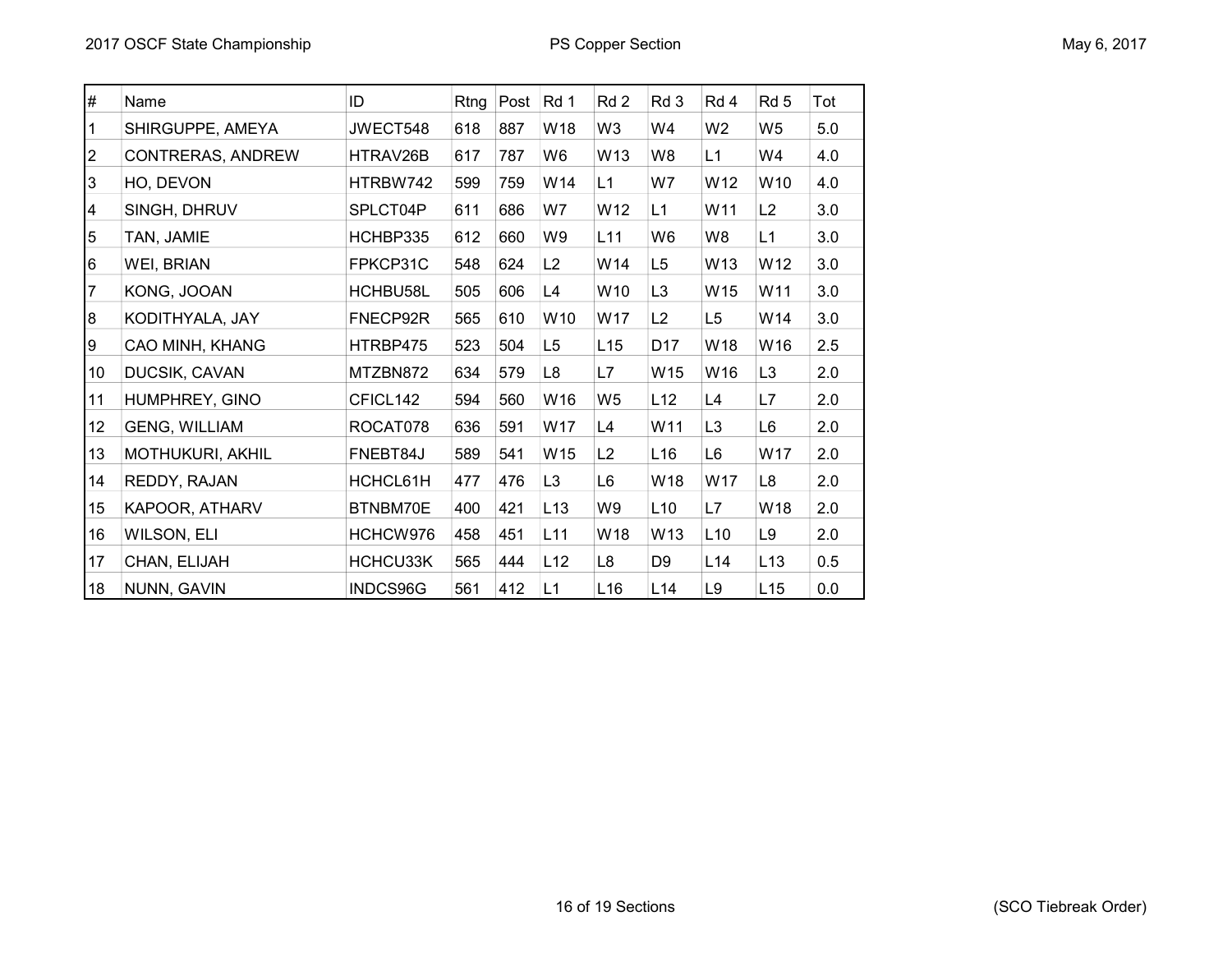| May 6, 2017 |  |  |  |
|-------------|--|--|--|
|-------------|--|--|--|

| #  | Name               | ID                 | Rtng | Post         | Rd 1            | Rd 2            | Rd 3            | Rd 4            | Tot |
|----|--------------------|--------------------|------|--------------|-----------------|-----------------|-----------------|-----------------|-----|
| 1  | Rachmuth, Moshe    | ADONW245           | 2000 | 2007         | W <sub>10</sub> | W4              | W3              | D <sub>2</sub>  | 3.5 |
| 2  | Surak, Steve S     | ADONN594           | 1988 | 1998         | W7              | W5              | W6              | D1              | 3.5 |
| 3  | Grehan, James P    | ADONL679           | 1693 | 1696         | W8              | W9              | L1              | W7              | 3.0 |
| 4  | Harding, David     | ADONU394           | 1623 | 1658         | W14             | L1              | W13             | W6              | 3.0 |
| 5  | Berger, Brian      | ADONW369           | 1649 | 1648         | W15             | L2              | W <sub>12</sub> | W8              | 3.0 |
| 6  | Claiborne, Mark    | ADONV799           | 1816 | 1787         | W <sub>12</sub> | W11             | L2              | L4              | 2.0 |
|    | Zhong, Haining     | ADUN966C           |      | 1285 1289 L2 |                 | W15             | W11             | L3              | 2.0 |
| 8  | Petersen, Daniel   | ADONU441           | 1056 | $1127$ L3    |                 | B---            | W9              | L5              | 2.0 |
| 9  | Tomlinson, Forest  | ADONQ701           | 1355 | 1330         | W <sub>13</sub> | L <sub>3</sub>  | L8              | W12             | 2.0 |
| 10 | Richardson, Sean   | ADONQ593           | 1305 | 1269         | L1              | L <sub>13</sub> | B---            | W14             | 2.0 |
| 11 | Gullung, Charles   | ADONM87A           | 1007 | 1043         | <b>B</b> ---    | L6              | L7              | W13             | 2.0 |
| 12 | Morrissey, Patrick | ADONN94A           | 1065 | 1059         | L6              | W14             | L <sub>5</sub>  | L9              | 1.0 |
| 13 | Humphrey, Kyle     | <b>ADON</b><br>- 0 | unr. | 1076         | L9              | W10             | L4              | L11             | 1.0 |
| 14 | Melton, Daniel     | <b>ADON</b><br>- 0 | unr. | 787          | L4              | L12             | W <sub>15</sub> | L <sub>10</sub> | 1.0 |
| 15 | Tinnes, Nancy      | <b>ADON</b><br>0   | unr. | 350          | L <sub>5</sub>  | L7              | L14             | <b>B</b> ---    | 1.0 |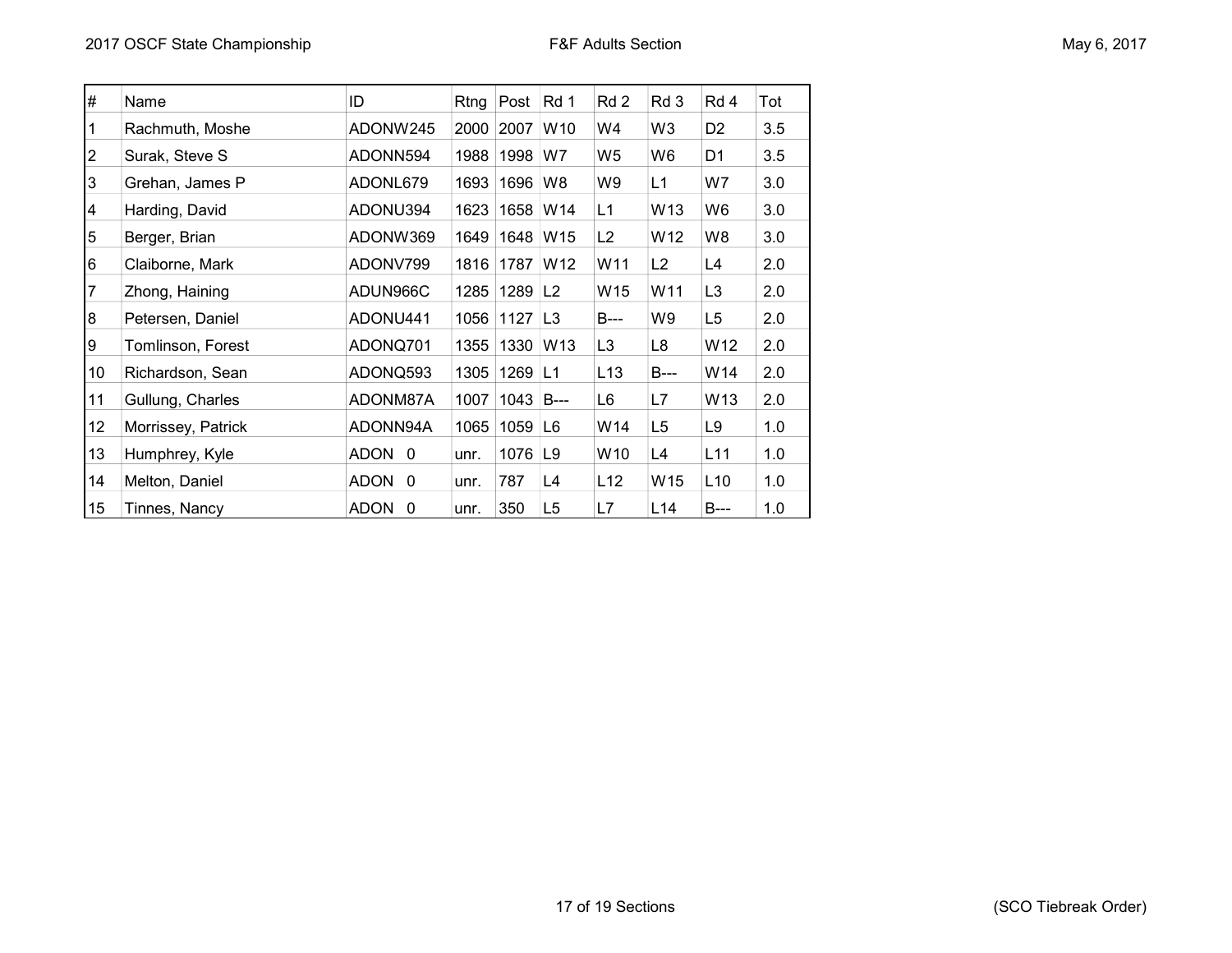| #              | Name              | ID                      | Rtng | Post | Rd 1           | Rd 2           | Rd 3           | Rd 4           | Tot |
|----------------|-------------------|-------------------------|------|------|----------------|----------------|----------------|----------------|-----|
|                | Dash, Connor      | SLWGV56A                | 883  | 986  | W4             | W <sub>2</sub> | W <sub>3</sub> | W <sub>6</sub> | 4.0 |
| $\overline{2}$ | Reddy, Taran      | <b>HCHF</b><br>$\Omega$ | unr. | 871  | W6             | L1             | W <sub>5</sub> | W4             | 3.0 |
| IЗ             | Glasser, Conner   | SUHHV52S                | 600  | 655  | W8             | W <sub>5</sub> | L1             | W7             | 3.0 |
| 4              | Patel, Krish      | MSBA 0                  | unr. | 657  | L1             | W6             | W7             | L2             | 2.0 |
| 5              | Sripada, Anisha   | FESA 0                  | unr. | 512  | W7             | L <sub>3</sub> | L <sub>2</sub> | W8             | 2.0 |
| l6             | Tinnes, Nathaniel | <b>NEHD</b><br>- 0      | unr. | 410  | L <sub>2</sub> | L4             | W <sub>8</sub> | L1             | 1.0 |
| 7              | Wheeler, Indra    | HCHCR609                | 423  | 384  | L <sub>5</sub> | W8             | L4             | L <sub>3</sub> | 1.0 |
| 8              | Stone, Alex       | <b>HSOB</b><br>0        | unr. | 100  | L3             | L7             | L6             | L5             | 0.0 |